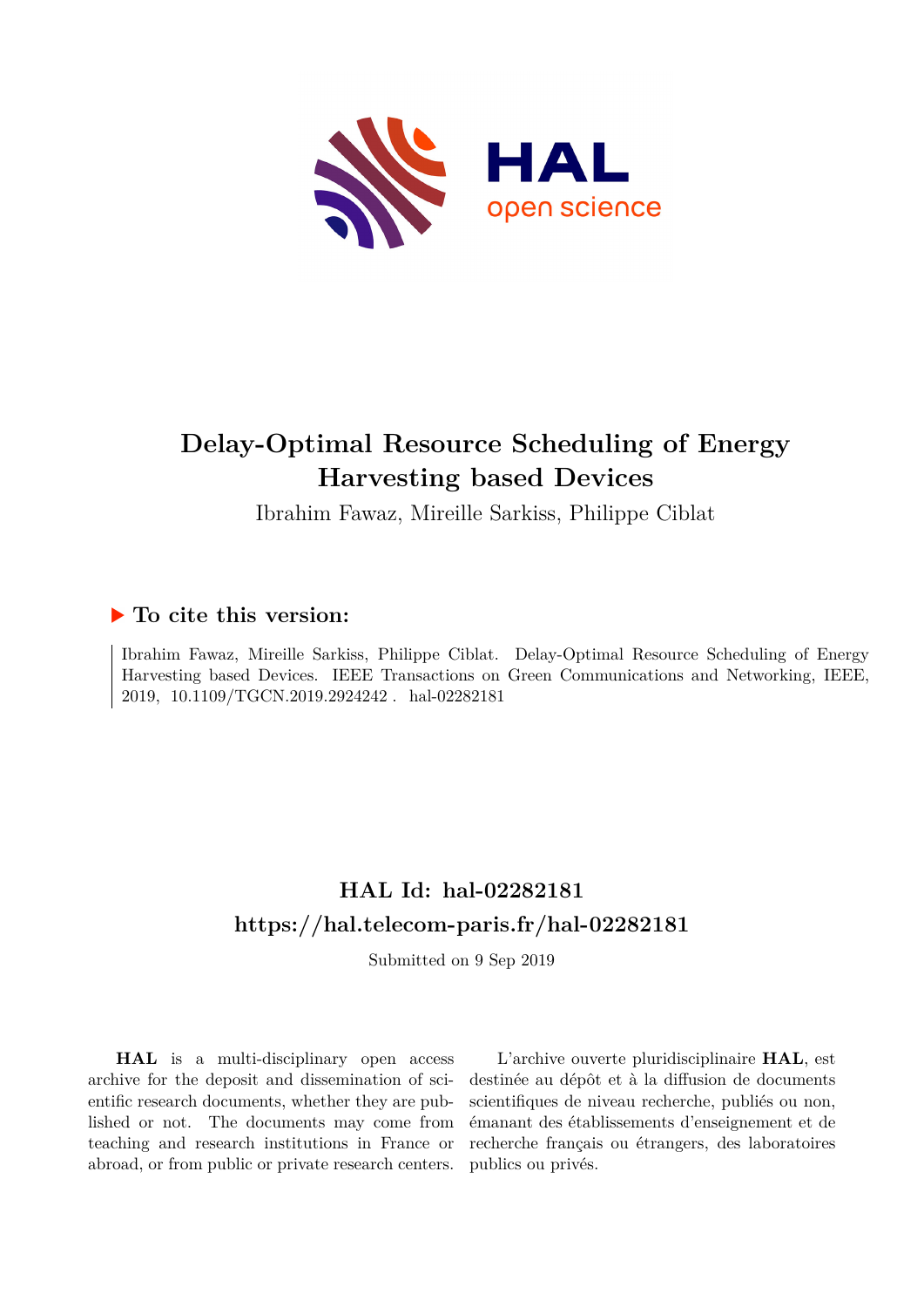# Delay-Optimal Resource Scheduling of Energy Harvesting based Devices

Ibrahim Fawaz *Student Member, IEEE*, Mireille Sarkiss *Member, IEEE*, and Philippe Ciblat *Senior Member, IEEE*

#### Abstract

This paper investigates resource scheduling in a wireless communication system operating with Energy Harvesting (EH) based devices and perfect Channel State Information (CSI). The aim is to minimize the packet loss that occurs when the buffer is overflowed or when the queued packet is older than a certain pre-defined threshold. We so consider a strict delay constraint rather than an average delay constraint. The associated optimization problem is modeled as Markov Decision Process (MDP) where the actions are the number of packets sent on the known channel at each slot. The optimal deterministic offline policy is exhibited through dynamic programming techniques, i.e. Value Iteration (VI) algorithm. We show that the gain in the number of transmitted packets and the consumed energy is substantial compared to: i) a naive policy which forces the system to send the maximum number of packets using the available energy in the battery, ii) two variants of the previous policy that take into account the buffer state, and iii) a policy optimized with an average delay constraint. Finally, we evaluate our optimal policy under imperfect CSI scenario where only an estimate of the channel state is available.

#### I. INTRODUCTION

Energy harvesting (EH) technology has emerged recently as a promising solution to improve the energy efficiency and self-sustainability of 5G mobile and IoT networks. While relying on renewable energy sources in their surrounding environments, the mobile devices can harvest energy to perform their communications and operational tasks. In this way, they can extend

I. Fawaz is with CEA, LIST, Communicating Systems Laboratory, PC 173, 91191 Gif-sur-Yvette, France. M. Sarkiss is with Télécom SudParis, 9 Rue Charles Fourier, 91000 Evry, France. P. Ciblat is with Télécom ParisTech, 46 Rue Barrault, 75013 Paris, France. Contact: ibrahim.fawaz@cea.fr, mireille.sarkiss@telecom-sudparis.eu, philippe.ciblat@telecom-paristech.fr. Part of this work has been published in IEEE ICC 2018 conference [1]. This work has received funding from the European Union's Horizon 2020 research and innovation programme under the Marie Skłodowska-Curie grant agreement No 675891.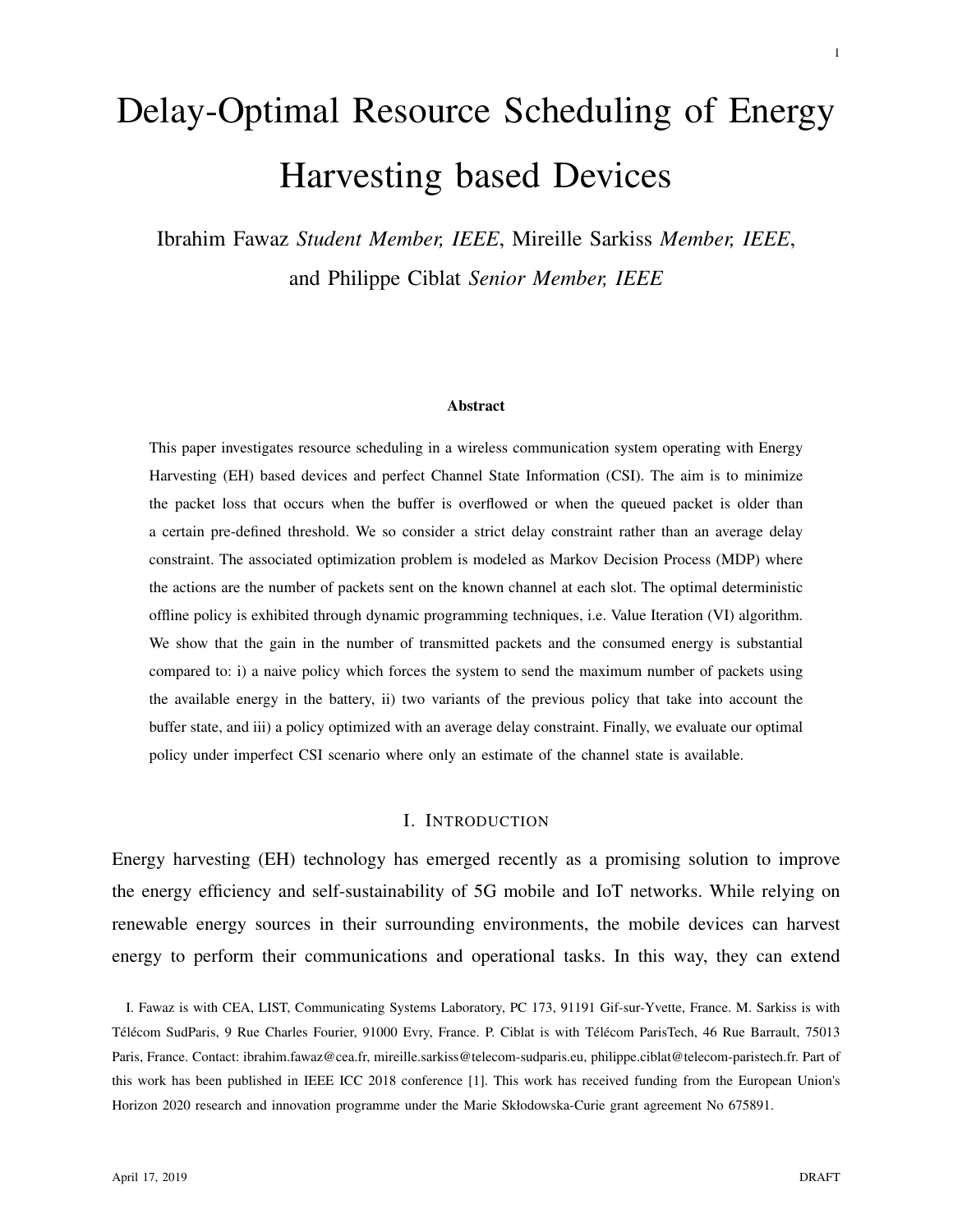2

their battery lifetimes by reducing their dependency on conventional battery and grid power, decreasing thus their carbon emissions. However, in contrast to conventional power supply where the available energy is fixed, harvested energy arrives randomly and sporadically due to environmental influence (weather, geolocation), rendering unpredictable the available energy behavior. To avoid the waste of energy excess and save it for future use, capacity-limited batteries is used to store the collected energy. The stochastic energy harvesting process and the energy storage constraints in addition to the time-varying nature of the wireless channels bring new design challenges in EH communications making the optimization of the transmission policies a more difficult task. Therefore, efficient resource scheduling of mobile devices need to adapt the transmission rate and power to the dynamic levels of the available energy and the channels in order to ensure the users quality of service (QoS) and the system sustainability.

During the past decade, extensive research efforts have been devoted to investigate resource scheduling with EH capabilities at the transmitters  $[2]-[11]$ . Surveys can be read in  $[12]$ , [13]. In these works, several performance criteria have been optimized such as throughput, completion time, average delay, outage probability, for various models of energy arrival rate, battery capacity, or fading channel. For instance, in [2], data amount transmitted during a predefined time was optimized and the transmission completion time was minimized by choosing carefully the transmit power when the channel is time-varying. The authors proposed optimal offline policies based on directional water-filling in a non-causal energy setting which means that the energy amount available at any time is known in advance. They also proposed online policies using continuous time stochastic dynamic programming in a causal energy setting. The throughput maximization problem was similarly investigated in [3] but for limited energy battery and limited data buffer, allowing thus buffer overflow. The optimal solutions were proposed by decoupling energy and data problems using a new variant of directional water-filling with added energy pumps, or applying recursively the shortest path algorithm. When only causal Energy State Information (ESI) and Channel State Information (CSI) are available, the same throughput maximization problem was modeled as Markov Decision Process (MDP) in [4] and related optimization techniques were used. In [5], an online algorithm maximizing the throughput is designed by assuming capacity-limited EH system. It relies on a new estimation method of future energy arrivals without any prior information. Both offline and online algorithms were also provided in [6] to maximize the throughput in finite-horizon scheduling with EH transmitter.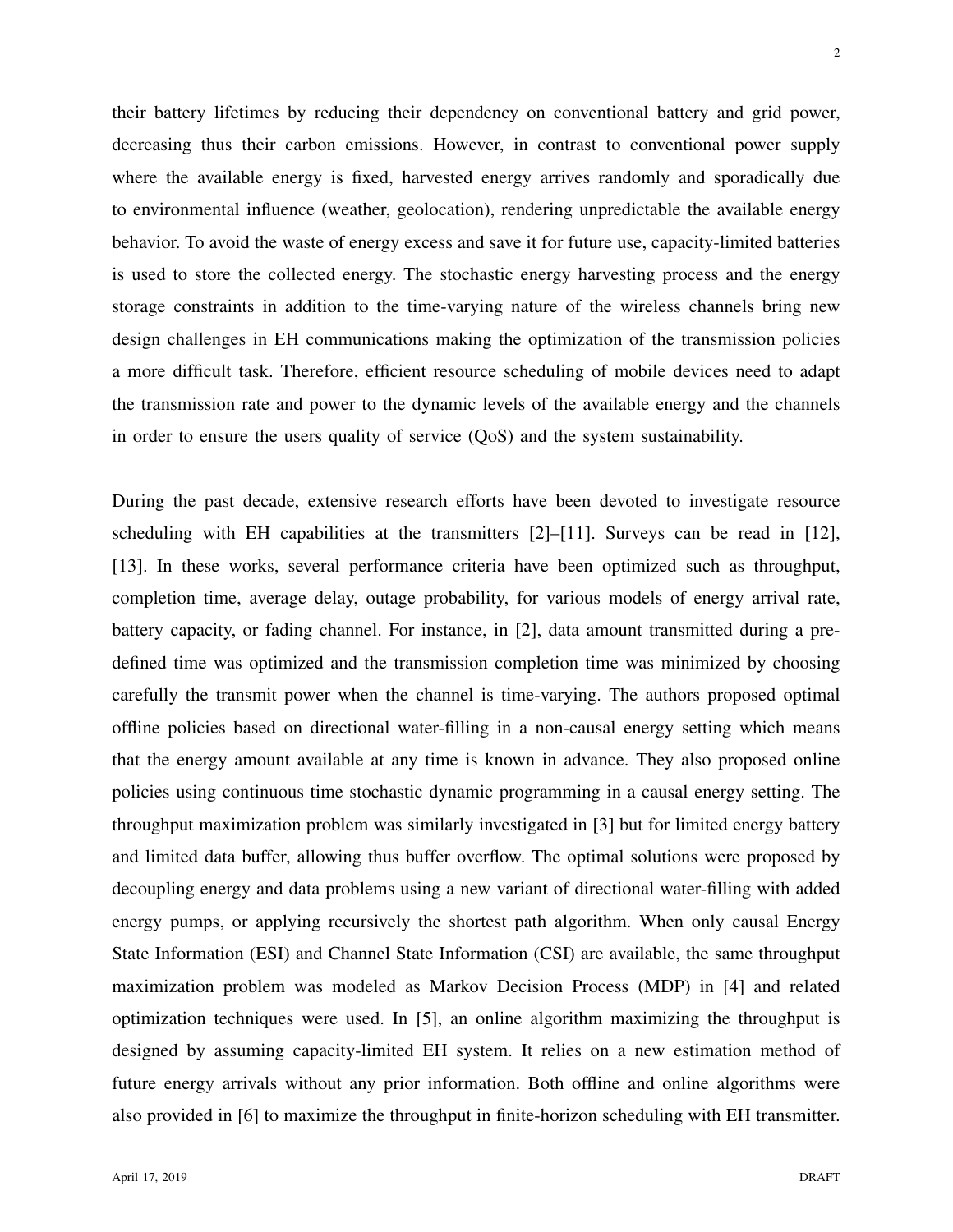The offline solution is expressed in terms of water levels and the online solution minimizes successively the expected throughput losses with respect to the offline optimal decision. Finitehorizon optimization problem was also considered in [7] to minimize the outage probability in a EH system. A low complexity fixed threshold transmission is proposed based on the offline mixed integer linear programming solution. In [8], an average delay optimal scheduling problem under energy consumption constraint was studied where the transmitter relies on hybrid energy supplies. Actually, the data transmission is mainly powered by harvested energy and resorts to power grid as a backup. The problem was modeled as a two-dimensional Markov chain and an optimal policy depending on a critical threshold of the queue length is proposed using Linear programming formulations. In [9], optimal deterministic scheduling in EH-powered network satisfying an average delay constraint and an average consumed energy constraint was obtained by minimizing the packet blocking probability, due to non-transmission at the transmitter. The problem was formulated as an MDP and solved using dynamic programming Value Iteration (VI) algorithm. In [10], a weighted packet loss rate under an average delay constraint is minimized leading to a constrained MDP and solved by using a linear value iteration approximation that locally determines the energy allocation at every EH wireless node by multilevel water-filling. Near-optimal policy was also derived by applying online learning based on post-decision state framework. In [11], MDP modeling and online post-decision learning approach were derived to maximize the data arrival rate at the transmitter queue under delay and energy constraints. Two delay constraints were considered: average delay constraint or statistical delay constraint. This latter is a bounded delay with maximum acceptable delay-outage probability constraint.

In this paper, we address a resource scheduling for a point-to-point communication powered by energy harvesting at the transmitter side. It may correspond to an Uplink (UL) case where the transmitter is a node with energy harvesting ability and the receiver is a base station plugged on the grid. Unlike [8]–[10], the main novelty of this work is by considering a strict delay constraint on each queued packet in the transmitter buffer rather than an average delay constraint. We have initially introduced this hard constraint on the delay in [14] to find the optimal scheduling policy minimizing the average power consumption. Now, we incorporate energy harvesting aspects within the scheduling problem. Working with hard delay constraint is timely even if it involves a more complicated system description. It has especially led to a new way to think information theory by using short-length block codes as in [15] and by applying it on some resource allocation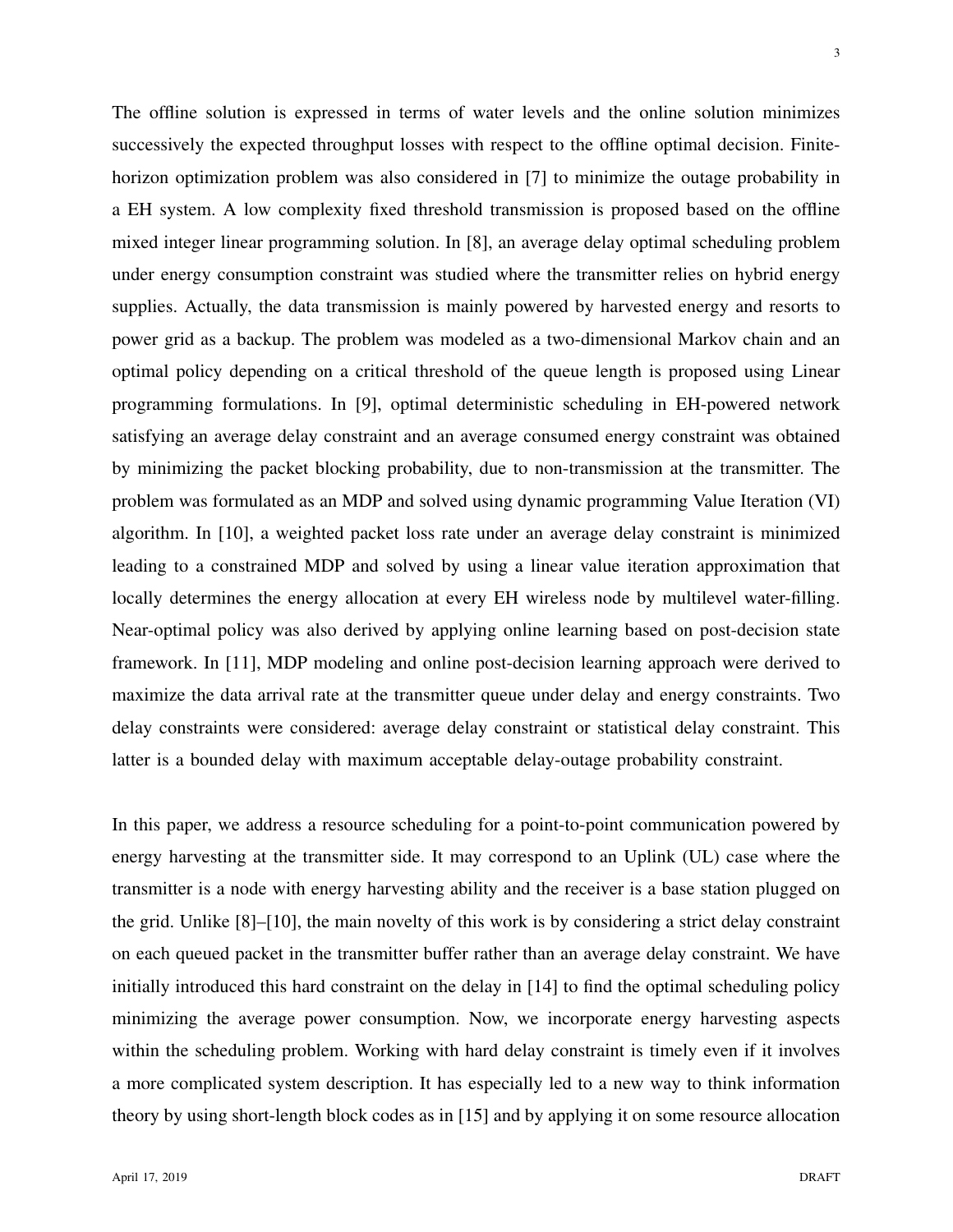issues as in [16] via the notion of Ultra Reliable Low Latency Communications (URLLC). In this paper, we do not consider short-length block codes but we consider that the packets cannot stay in the buffer beyond a certain pre-defined duration.

Nevertheless, the aforementioned transmission policies rely on the perfect knowledge of the channel state information or an accurate estimation of the relevant statistics. In typical wireless systems, the receiver performs channel estimation and feeds back CSI on limited-capacity feedback channel to the transmitter in order to design channel-adapted transmission techniques. In practice, the acquired CSI have errors due to different factors such as time-varying channel, inaccurate channel estimation, quantization and feedback errors, which can inevitably cause performance degradation. Recently, some works have focused on new design strategies to deal with CSI imperfections in energy harvesting networks. For instance, an optimal transmission power policy based on only 1-bit feedback was proposed in [17] for EH communications over Rayleigh fading channels. The receiver sends bit 1 if the channel realization is above a certain threshold. Then, the transmitter does not transmit if the bit is 0 or transmits with a certain predefined power. The related data rate is chosen according to the threshold and not to the true value of the channel realization. Consequently, the selected data rate always ensures a safe transmission but with a pessimistic rate. The paper found out the optimal feedback channel threshold and the optimal policy that maximizes the throughput based on finite-horizon constrained MDP formulation. In [18], the problem of data amount maximization within a fixed duration was studied assuming imperfect CSI at the transmitter (CSIT) in point-to-point communications with an EH transmitter. The authors proposed first a Markov process to model the energy arrivals and the channel impulse response with strong correlations and then derived the optimal online power scheduling policy using finite-horizon dynamic programming techniques. In addition, they studied the performance limits of EH systems under imperfect CSIT through an asymptotic analysis of the average throughput at low and high average energy recharge rates. In [19], they determined the optimal offline policy for a similar problem. In previous paper, they do not consider the cost to obtain the CSI even imperfectly, such as the energy consumption to send training sequence and the time spent to estimate and so not available anymore for doing data transmission.

In this paper, we investigate both perfect and imperfect channel state information at the transmitting EH device in our scheduling problem. In a first part, for perfect CSI scenario, we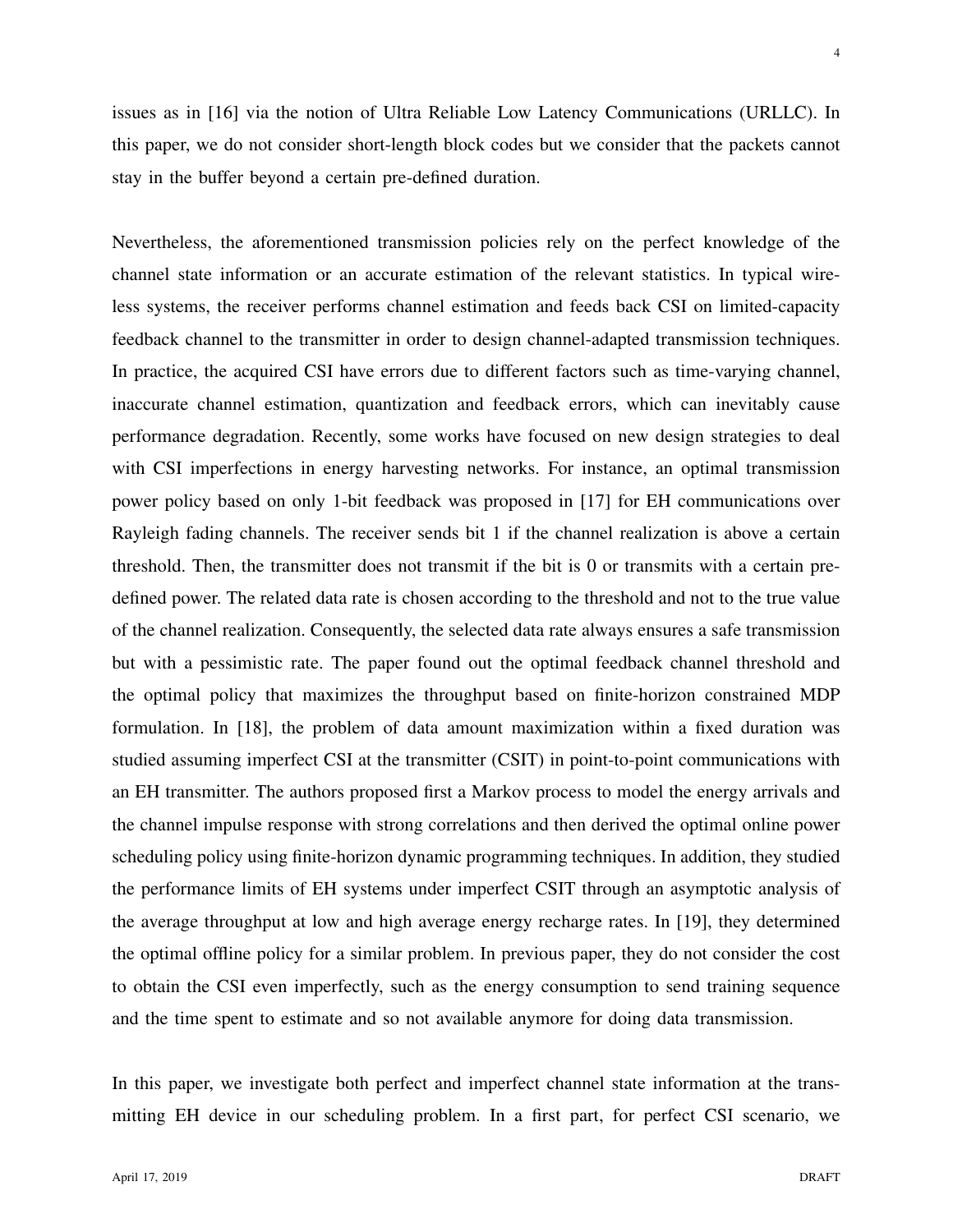ideally assume that the channel is perfectly known at the transmitter without any cost. Taking into account sporadic energy arrivals, random data arrivals and time-varying channel states, we minimize the packet loss rate, i.e., the average number of discarded packets induced by strict delay constraint in addition to buffer overflow constraint. We formulate the problem as an MDP and solve it using Relative Value Iteration algorithm. We find an optimal offline stationary policy and compare it with a naive policy that performs immediate scheduling irrespective of energy and buffer states, and two variants of it taking into account the buffer state in the decision process. Then, we compare our proposed system with a similar one using average delay constraint. In this part, we mainly consider i.i.d EH process for sake of simplicity and clarity, but we compare also the results when time-correlated EH process is considered.

In a second part, for realistic imperfect CSI scenario, we consider that acquiring channel estimates incurs some time and energy costs on the system performance. We assess the previously obtained optimal policy under imperfect CSI conditions due to channel estimation errors. We also consider imperfect CSI assumption with Automatic Repeat ReQuest (ARQ) protocol, allowing thus packet re-transmission. Therefore, in these cases, the packet loss rate is affected twofold: on one side, with respect to the imposed strict delay because of a smaller transmission period of data packets, or because of a longer duration of packets in the buffer for re-transmission (with ARQ protocols); and on the other side, with respect to the erroneous channel estimation which can lead to an increase in the number of discarded packets. We analyze the system taking into account these errors and show through numerical results that an appropriate trade-off is needed between the channel estimation accuracy and the transmission period in order to reduce the dropped packets depending on the available energy, energy arrivals and data arrivals.

The remainder of the paper is organized as follows. In Section II, we describe the system model. In Section III, we formulate the optimization problem as an MDP and solve it using value iteration algorithm. In Section IV, we present the framework of the imperfect CSI scenario. We provide and analyze numerical results in Section V. Finally, we give some concluding remarks and perspectives in Section VI.

#### II. SYSTEM MODEL

We consider a point-to-point communication over a fading channel with an energy harvesting transmitter. The transmitter is equipped with two queues: one corresponds to a capacity-limited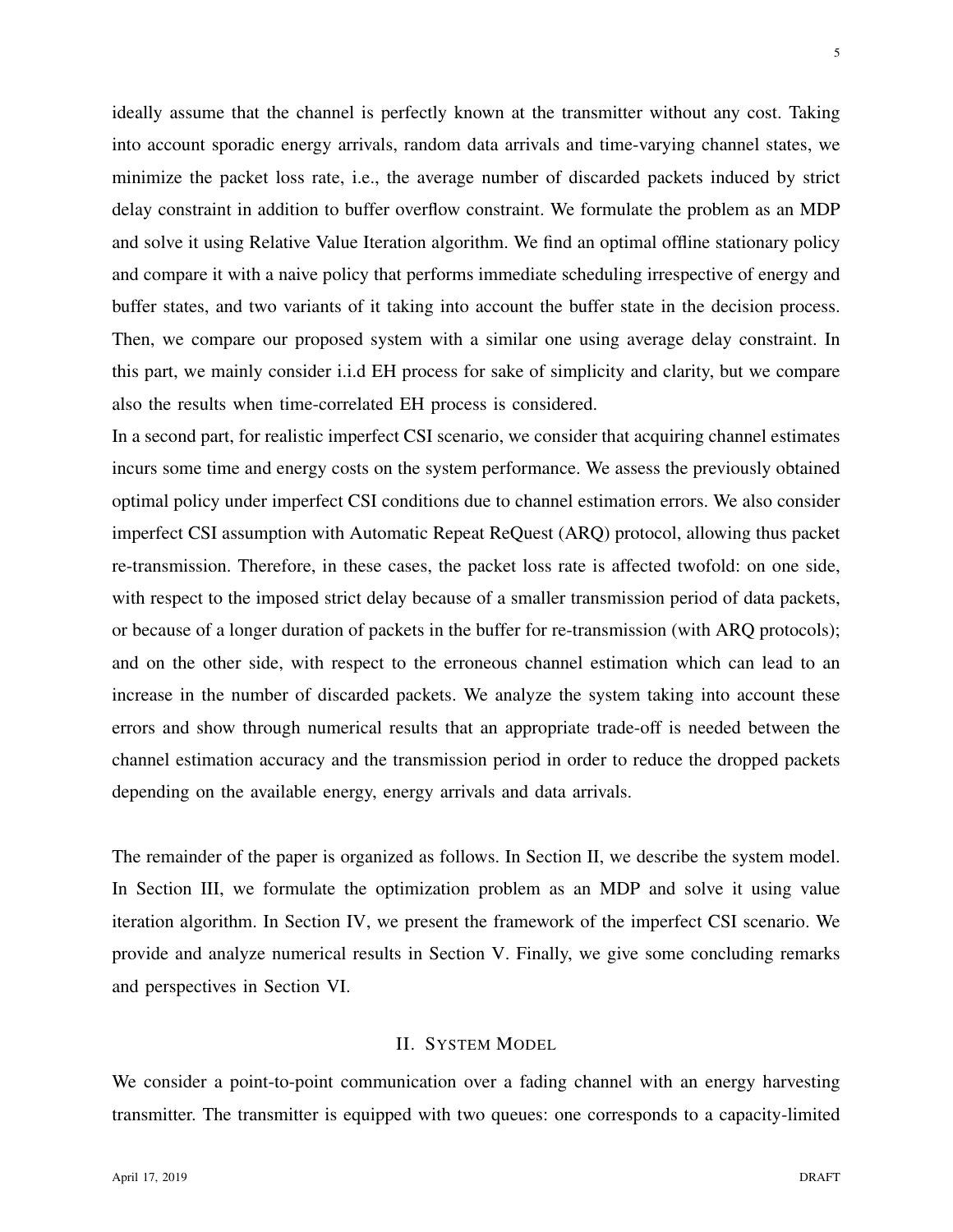battery to store harvested energy from an external source and the other is a finite buffer to store data packets arriving from the upper layer. The communication is slotted into consecutive epochs of equal duration  $T_s$ . At the beginning of each time slot, scheduling decisions are made to define the number of packets to be transmitted during the slot depending on energy arrivals and data arrivals during previous slot as well as channel states at the current time.

#### *A. Energy model*

Due to the random nature of energy harvesting sources, we model the EH process as an independent identically distributed (i.i.d.) Poisson distribution with an average arrival rate  $\lambda_e$ . We assume that the energy arrives in multiple packets of energy units (e.u) of  $\mathcal{E}_U$  Joules (J)<sup>1</sup>. The received energy is stored in a battery of finite capacity  $B_e$ , and is lost when it exceeds  $B_e$ . At the beginning of time slot n, let  $e_n$  denote the harvested incoming energy (counting as a number of the energy units). Its probability distribution is given by

$$
p(e_n = e) = e^{-\lambda_e} \cdot \frac{(\lambda_e)^e}{e!}.
$$

We assume that the processing energy is negligible compared to the transmission energy, thus the energy stored in the battery is only used for communication. We also consider the energy causality constraint where the system can only transmit if a sufficient amount of energy is available in the battery. Let  $b_n$  denote the energy level of the battery at the beginning of time slot  $n, b_n \in \{0, ..., B_e\}$ , and  $E_n$  the energy consumed to send packets during time slot n, then  $E_n \leq b_n$ . In addition, we suppose perfect energy state information at the transmitter (ESIT).

#### *B. Data queue model and strict delay constraint*

The transmitter receives also data packets and store them for future transmission in a data buffer of size  $B_d$  packets. We model the data arrival process as an i.i.d. process following a Poisson distribution with an average arrival rate  $\lambda_d$ . We assume that all packets are of the same size L bits. At the beginning of time slot n, let  $q_n$  denote the queue length in the buffer,  $q_n \in \{0, ..., B_d\}$ , and  $a_n$  the received packets with probability distribution

$$
p(a_n = a) = e^{-\lambda_d} \cdot \frac{(\lambda_d)^a}{a!}.
$$

<sup>1</sup>There is a huge amount of literature assuming i.i.d EH processes. We adopted this approach for sake of clarity. Nevertheless, this work can be easily extended to time-correlated EH processes. This is done in Section V to plot Fig. 11.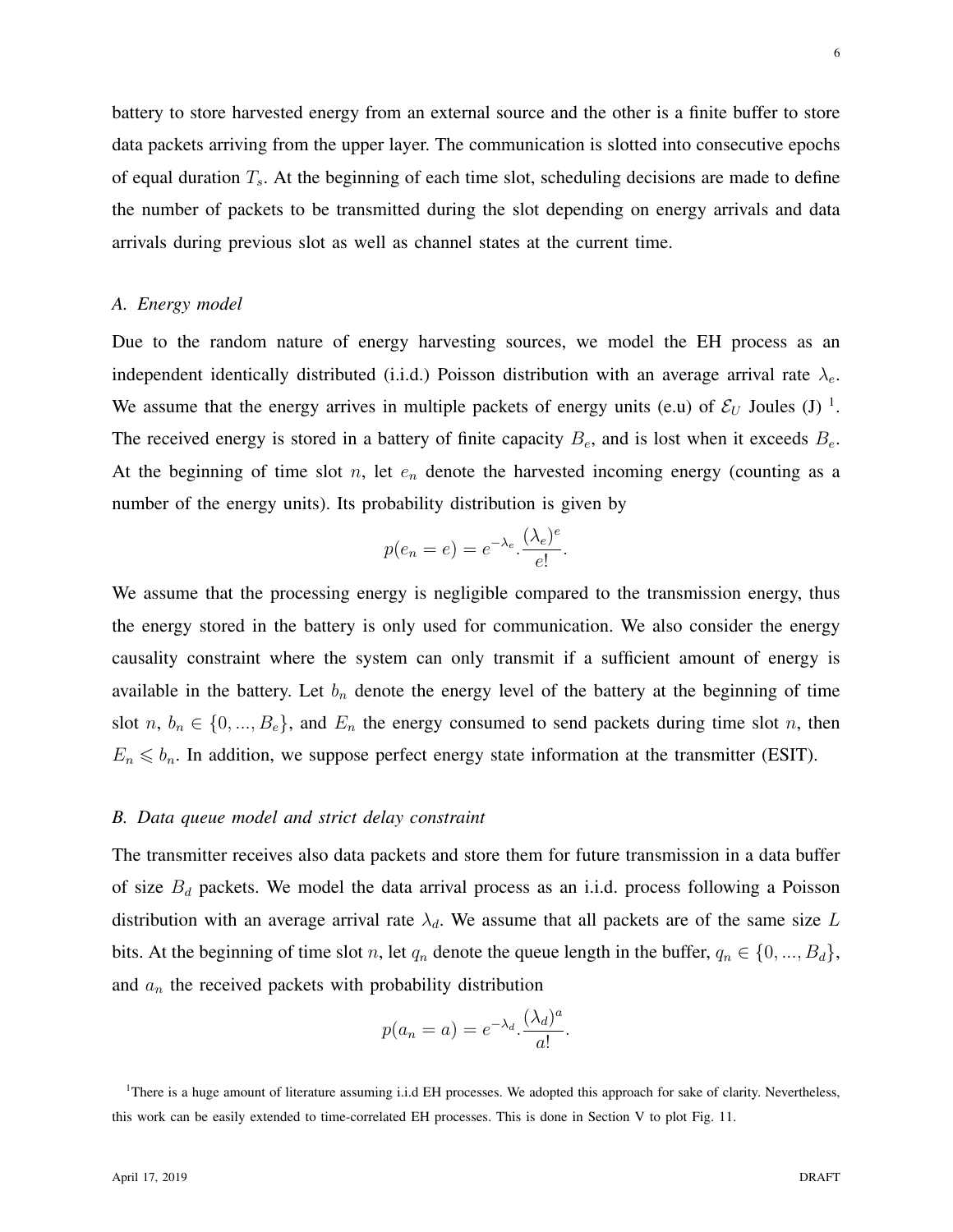A packet is discarded from the buffer

- if there is a **buffer overflow**, i.e., if the sum of packets in the queue and arrival packets exceeds the buffer size. In that case, we discard the arrival packets in overflow;
- if there is a delay violation, i.e., it stays in the queue more than  $K_0$  slots. This can occur if the system decides not to transmit for a long period due to energy shortage or bad channel conditions.

In order to describe the delay violation, we need to introduce a new variable  $k_i(n)$  counting the time spent in the buffer of the i-th packet at time n. By definition, we have  $k_i(n) \in$  ${-1, ..., K_0}, \forall i, k$  and  $k_i(n) = -1$  for an empty space in the buffer (i.e., when the *i*-th packet does not exist). In Fig. 1, we provide a buffer state at time n. Notice that  $k_i(n) \leq k_i(n)$ ,  $\forall i \leq j$ .

| $k_1(n)$      | $\cdots$ | $k_{q_n}(n)$ |            | $\cdots$ |  |
|---------------|----------|--------------|------------|----------|--|
| $q_n$ packets |          |              | empty area |          |  |

Buffer of  $B_d$  packets (ordered from the oldest to the newest)

Fig. 1: Buffer configuration at slot *n*.

#### *C. Channel model*

We consider a single user flat-fading channel with signal bandwidth  $W$  (Hz) and additive white Gaussian noise with zero mean and variance  $N_0$ . During time slot n, the channel remains constant with complex-valued amplitude  $h$ , and varies in a i.i.d. manner across time slots. We define the channel gain as  $g_n = |h_n|^2$ , where  $g_n$  is a continuous random variable distributed exponentially with probability density function  $p(g) = \frac{1}{\xi}e^{-\frac{g}{\xi}}$  with mean  $\xi$ . For the sake of simplicity, we assume only quantized channel state  $x_n = Q_g(g_n)$ , where  $Q_g(.)$  represents the quantization process <sup>2</sup>. Fixing a sequence of fading power quantization thresholds, the channel gain  $x_n$  is then a discrete variable taking values from a finite channel state space  $\mathcal{X}$ .

In order to define the discrete channel states, let M be the number of quantization levels,  $\{t_m\}_{m=0}^{M-1}$ the set of thresholds and  $\{\mathcal{L}_m\}_{m=0}^{M-1}$  the set of quantization levels for  $Q_g$ . The quantization regions of the channels are then given by the intervals  $I_m = [t_m, t_{m+1}]$  with  $t_0$  is fixed such that the

7

<sup>&</sup>lt;sup>2</sup>This assumption is generally justified in practice to account for the capacity-limited feedback and has also been adopted in the literature [20]–[28].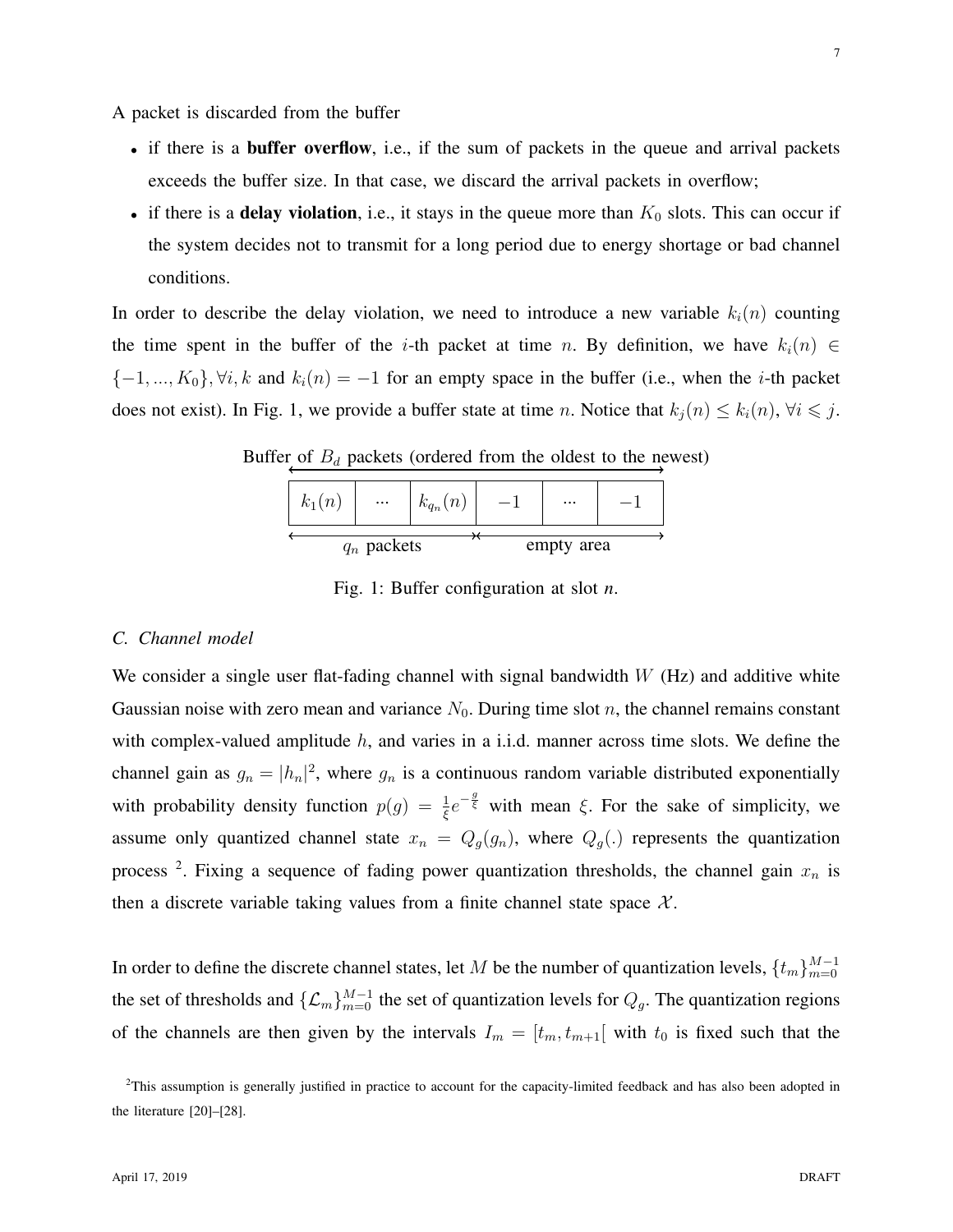transmission of 1 packet using 1 e.u. is guaranteed and  $t_M = +\infty$ . In our model, we consider a *Uniform* quantizer. So, let  $t_{\text{max}} = t_{M-1}$  be the maximal threshold such that the transmitter can send  $U_0$  packets using  $B_e$  e.u., where  $U_0$  is the maximal value of scheduled packets. By applying  $E(x_n, u_n) = B_e$  in (1) and  $u_n = U_0$  in (2) (equations (1) and (2) are defined in next section II-D), we obtain the corresponding value for  $x_n$  which is forced to  $t_{\text{max}}$ . The uniform quantization thresholds are given by  $t_{m+1} = t_m + \delta$  with  $m = 0...M - 2$  and  $\delta = \frac{t_{\max}}{M-1}$  $\frac{t_{\max}}{M-1}$ . We select the quantization levels as the lower bound of the regions, which is the worst case scenario. Thus,  $\mathcal{L}_m = t_m$  for  $m = 0 \dots M - 1$  and a channel is said to be in state  $x_n = \mathcal{L}_m$  if  $g_n \in I_m = [t_m, t_{m+1}].$ 

Note that the defined quantization process and parameters are used by default for the perfect CSI scenario, thus the values of  $x$  correspond to the perfect discrete channel states. However, for the imperfect CSI, the channel is first estimated before being quantized. Let  $\hat{h}_n$  and  $\hat{g}_n = |\hat{h}_n|^2$  denote the estimated channel and the estimated channel gain. Then, the estimated discrete (quantized) channel states are defined by  $\hat{x}_n$  accordingly. In this case, a channel is said to be in state  $\hat{x}_n \neq x_n$ if  $\hat{g}_n \in I_{m'}$  while  $g_n \in I_m$  with  $m' \neq m$ .

#### *D. Consumed energy*

We denote  $u_n$  ( $u_n \leq q_n$ ) the number of packets to be transmitted during time slot n of period  $T_s$ , through the channel of gain  $x_n$  for perfect CSI and the channel of gain  $\hat{x}_n$  for imperfect CSI. In the former case, the consumed energy to transmit these packets is expressed as an integer multiple of the energy unit. It is given by

$$
E(x_n, u_n) = \left\lceil \frac{P(x_n, u_n) \cdot T_s}{\mathcal{E}_U} \right\rceil \tag{1}
$$

where

$$
P(x_n, u_n) = \frac{WN_0}{x_n} \left( 2^{\frac{u_n L}{WT_s}} - 1 \right).
$$
 (2)

is the required power for this transmission. In the latter case, similar expressions are obtained by replacing  $x_n$  by the estimated channel gain  $\hat{x}_n$  and  $T_s$  by  $T_s - \tau$  where  $\tau$  is the time required to perform channel estimation.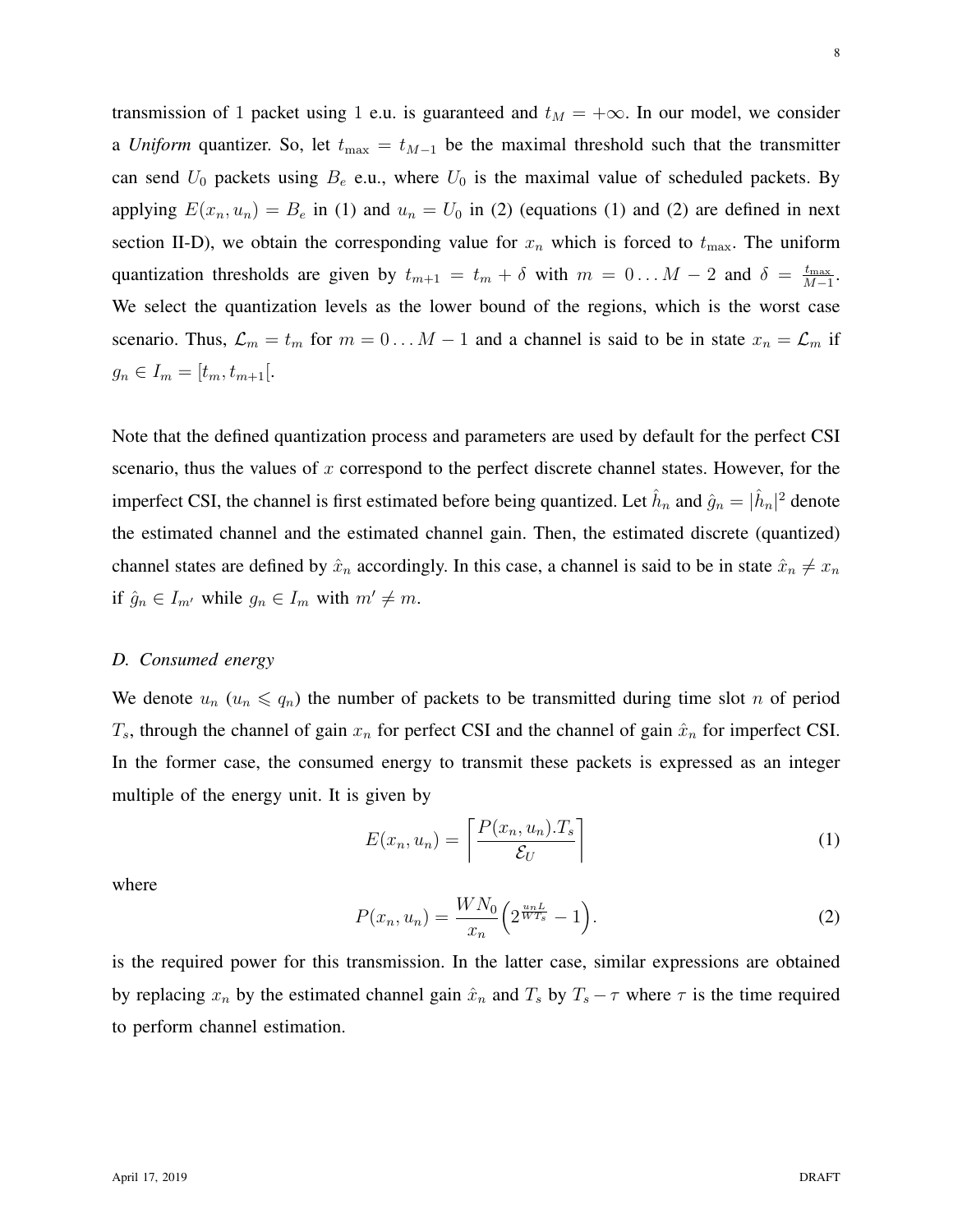#### III. PROBLEM FORMULATION AND RESOLUTION IN PERFECT CSI SCENARIO

In this section, we assume first perfect CSI at the transmitter without any cost. Our main objective now is to ensure reliable communication by minimizing the number of discarded packets due to strict delay and buffer overflow constraints. This can be achieved by finding an optimal policy that specifies the number of packets *u* to be scheduled at each time slot based on the past system states and actions. The optimization problem can be formulated as MDP problem [30]. We characterize in this section the appropriate states, actions and reward of this MDP.

#### *A. State Space*

The state space S is the set of  $s = (k, b, x)$  where

- $\mathbf{k} = [k_1, \dots, k_{B_d}]$  is the vector indicating the age of each packet in the data buffer,
- $\bullet$  b is the battery level, and
- $x$  is the channel gain.

Notice that in the previous works [9], [10], the queue length  $q$  describes the data buffer states. In our work,  $q$  is replaced with k due the strict delay constraint. In fact,  $q$  is unnecessary when k is given since

$$
q_n = \max\left\{i \mid k_i(n) \geq 0\right\}.
$$
\n
$$
(3)
$$

The state space is finite, and the total number of possible states is  $|\mathcal{S}|$  which is upper-bounded by  $(K_0+2)^{B_d}$ .  $|B_e+1|$ .  $|\mathcal{X}|$ . The state space can be significantly reduced by assuming that packets are queued in an increasing order of time spent in the buffer, i.e.  $k_1(n) \geq k_2(n) \geq \cdots \geq k_{q_n}(n)$ . For instance, if we consider  $B_d = 6$ ,  $K_0 = 3$ ,  $B_e = 4$  and  $|\mathcal{X}| = 5$ , the upper-bound is 390625 while our system only has 5250 states by removing all the impossible combinations in k.

#### *B. Action Space*

The action space U denotes the number of packets u that the transmitter can send during a time slot. This space is finite and the number of actions is  $|U| = U_0 + 1$ .

#### *C. Markov Decision Process*

On one hand, during time slot n,  $w_n = \max(u_n, m_n)$  packets leave the buffer, either transmitted and/or discarded where  $u_n$  is the number of transmitted packets and  $m_n$  is the number of packets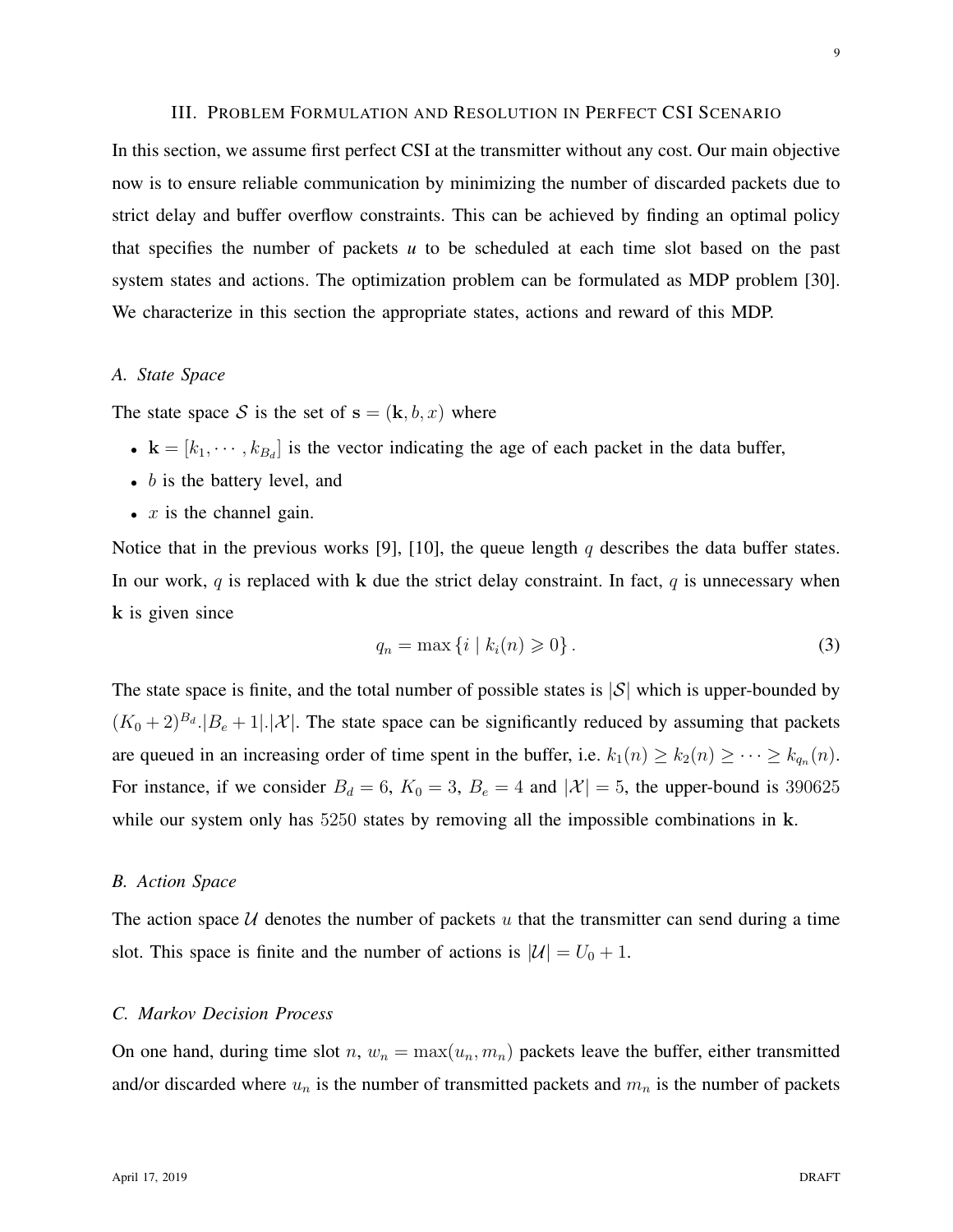10

with delay  $K_0$  slots in the buffer<sup>3</sup>. The age of the remaining packets in the buffer is incremented by 1. Moreover,  $a_{n+1}$  new packets arrive to the buffer with age 0. Therefore, the vector k can be updated from slot n to slot  $n + 1$  according to the following rule.

1: for  $i = 1$  to  $q_n - w_n$  do  $k_i(n+1) = k_{w_n+i}(n) + 1$ 

end for

2: for  $i = q_n - w_n + 1$  to  $q_n - w_n + a_{n+1}$  do  $k_i(n+1) = 0$ 

end for

3: for  $i = q_n - w_n + a_{n+1} + 1$  to  $B_d$  do  $k_i(n+1) = -1$ 

#### end for

On the other hand, during time slot n,  $e_{n+1}$  e.u are harvested and stored in the battery and  $E_n$  e.u are removed from the battery to schedule  $u_n$  packets. Therefore, at time slot  $n + 1$ , the battery state is updated according to

$$
b_{n+1} = \min \{ b_n - E_n + e_{n+1}, B_e \}.
$$
 (4)

We thus remark that  $k_{n+1}$  (resp.  $b_{n+1}$ ) only depends on previous state  $k_n$  (resp.  $b_n$ ), action  $u_n$ (resp.  $E_n$ ) and external perturbation  $a_{n+1}$  (resp.  $e_{n+1}$ ). Therefore, we can define  $p(s'|s, u)$  as the transition probability to fall in the future state  $s' = (k', b', x')$  after taking action u in the current state  $s = (k, b, x)$ . Assuming that the buffer, battery and channel states are independent and channel states are not correlated, the transition probability satisfies the following equation.

$$
p(\mathbf{s}'|\mathbf{s}, u) = p(\mathbf{k}'|\mathbf{k}, b, u).p(b'|\mathbf{b}, x, u).p(x'),\tag{5}
$$

where  $p(x')$  is the distribution of the channel states,  $p(k'|\mathbf{k}, b, u)$  indicates the probability transitions between buffer states, and  $p(b'|b, x, u)$  indicates the probability transitions between battery states. After tedious but simple derivations, we obtain the transitions between the buffer states and the battery states according to the following respective rules.

1: if  $u > q$  or  $k'_i > k_i + 1$  or  $q' < q - w$  then

<sup>3</sup>Indeed, if  $m_n \ge u_n$ ,  $u_n$  packets are sent on the channel and only  $(m_n - u_n)$  packets will be discarded before time  $n + 1$ since their delay will be  $K_0 + 1$ : therefore,  $m_n$  packets are removed from the buffer. If  $m_n < u_n$ , any packet with an age of  $K_0$  will be sent during this slot which implies that the packets removing from the buffer are only the  $u_n$  transmitted packets.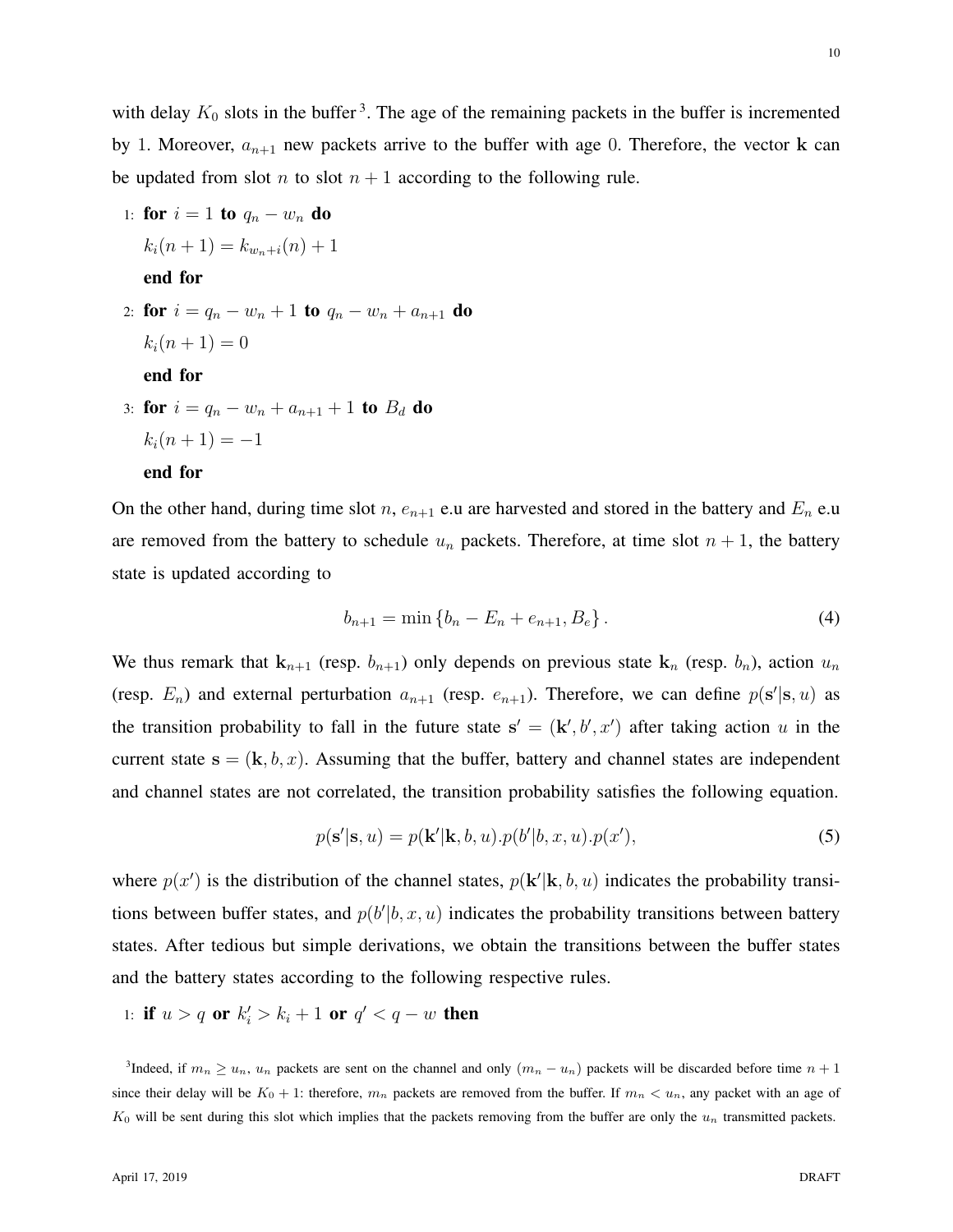$p(k'_{i}|k_{i}, b, u) = 0$ 

- 2: else if  $k'_i \neq k_{i+u} + 1$  and  $k_{i+u} \neq -1$  then  $p(k'_{i}|k_{i}, b, u) = 0$
- 3: else if  $k'_i > 0$  and  $k_{i+u} = -1$  then  $p(k'_{i}|k_{i}, b, u) = 0$
- 4: else if  $q = B_d$  and  $u \neq 0$  and  $k'_i > 0, \forall i \in \{q w + 1, ..., B_d\}$  then  $p(k'_{i}|k_{i}, b, u) = 0$
- 5: else if  $q' < B_d$  then

$$
p(k'_i|k_i, b, u) = e^{-\lambda_d} \cdot \frac{(\lambda_d)^a}{a!}
$$

6: else

$$
p(k'_i|k_i, b, u) = 1 - Q(B_d - q + w, \lambda_d),
$$

#### and

1: if  $E > b$  then

 $p(b'|b, x, u) = 0$ 

- 2: else if  $b' < b E$  then  $p(b'|b, x, u) = 0$
- 3: else if  $b' < B_e$  then

$$
p(b'|b, x, u) = e^{-\lambda_e} \cdot \frac{(\lambda_e)^e}{e!}
$$

4: else

$$
p(b'|b, x, u) = 1 - Q(B_e - b + E, \lambda_e).
$$

where  $Q(\bullet, \bullet)$  is the regularized Gamma function.

#### *D. Markov Decision Problem and its Resolution*

In the context of infinite-horizon MDP, we consider time-averaged cost, where at a given time slot  $n \in \{0, \dots, N\}$ , the system state is denoted by  $s_n = (k_n, b_n, x_n)$  and  $\mu(s_n) = u_n$  is the action deciding the number of packets to be transmitted. We aim at finding the optimal policy  $\mu^*$ that minimizes the average number of dropped packets. The cost function of this infinite-horizon MDP problem is given by

$$
\overline{D}(\mu) = \lim_{N \to +\infty} \frac{1}{N} \mathbb{E}^{\mu} \left[ \sum_{n=1}^{N} \left( \varepsilon_d(\mathbf{s}_n, u_n) + \varepsilon_o(\mathbf{s}_n, u_n) \right) \right],
$$
 (6)

where E is the expectation with respect to the policy  $\mu$  and where  $\varepsilon_d(\mathbf{s}_n, u_n)$  is the instantaneous number of discarded packets due to delay violation and  $\varepsilon_o(s_n, u_n)$  is the expected number of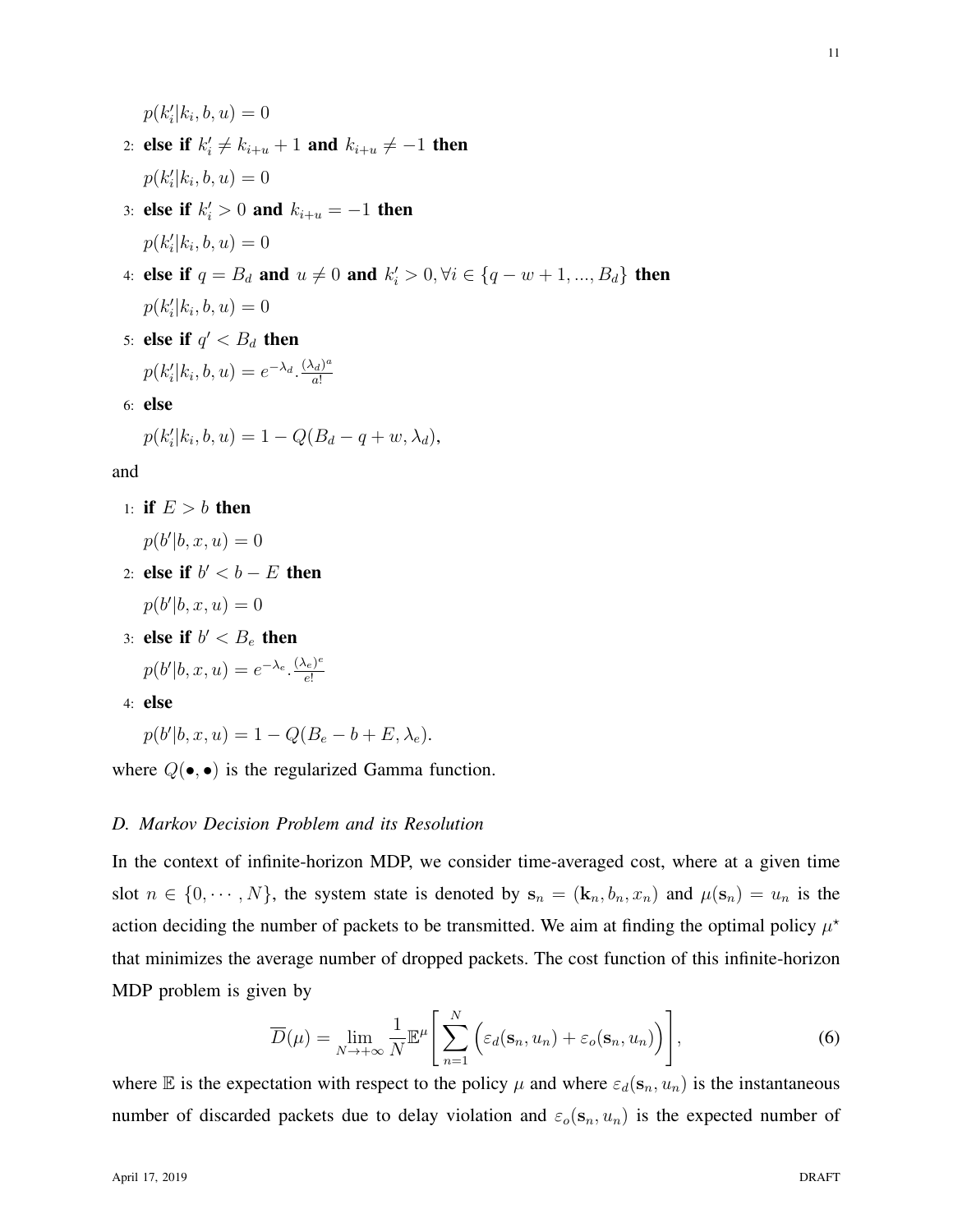discarded packets due to buffer overflow. According to [29], we know that finite-state MDP without additional constraint exhibits an optimal deterministic policy. Thus, the function  $\mu$  is a deterministic policy and  $\mu^*$  is the optimal deterministic policy to be found.

At a given slot n, when the system state is  $s_n$  and the performed action is  $u_n$ , the number of discarded packets due to delay violation is given by

$$
\varepsilon_d(\mathbf{s}_n, u_n) = \begin{cases} 0 & \text{if } m_n = 0 \text{ or } m_n \leq u_n \\ m_n - u_n & \text{otherwise.} \end{cases}
$$
(7)

The buffer overflow occurs when  $q_n - w_n + a_{n+1} > B_d$ , thus the number of discarded packets due to buffer overflow is obtained as follows

$$
\varepsilon_o(\mathbf{s}_n, u_n) = \sum_{a=B_d - q_n + w_n + 1}^{+\infty} (q_n - w_n + a - B_d).e^{-\lambda_d} \cdot \frac{(\lambda_d)^a}{a!} \n= \lambda_d.(1 - Q(B_d - q_n + w_n, \lambda_d)) \n+ (q_n - w_n - B_d) \times (1 - Q(B_d - q_n + w_n + 1, \lambda_d)).
$$
\n(8)

We need to consider an expected reward for the buffer overflow since at the beginning of the slot (when the decision is made), the number of incoming packets is only known statistically.

Finally, our MDP optimization problem can be stated as

*Problem 1:*

$$
\mu^* = \arg\min_{\mu} \overline{D}(\mu) \tag{9}
$$

We know that  $\mu^*$  exists [29] and can be found via an offline dynamic programming approach using, for instance, the so-called VI algorithm [30]. Exploring statistical *a priori* knowledge of energy arrival and data arrival dynamics and channel states at the EH transmitter, the offline approach can accurately model the state transition probabilities of the MDP and provide an optimal solution. The optimal offline deterministic policy  $\mu^*$  for Problem 1 can be computed through Algorithm 1.

#### IV. IMPERFECT CSI SCENARIO

In wireless communication systems, channel state information is not perfectly known at the transmitter and can include errors due to the channel estimation process. Indeed, in a Time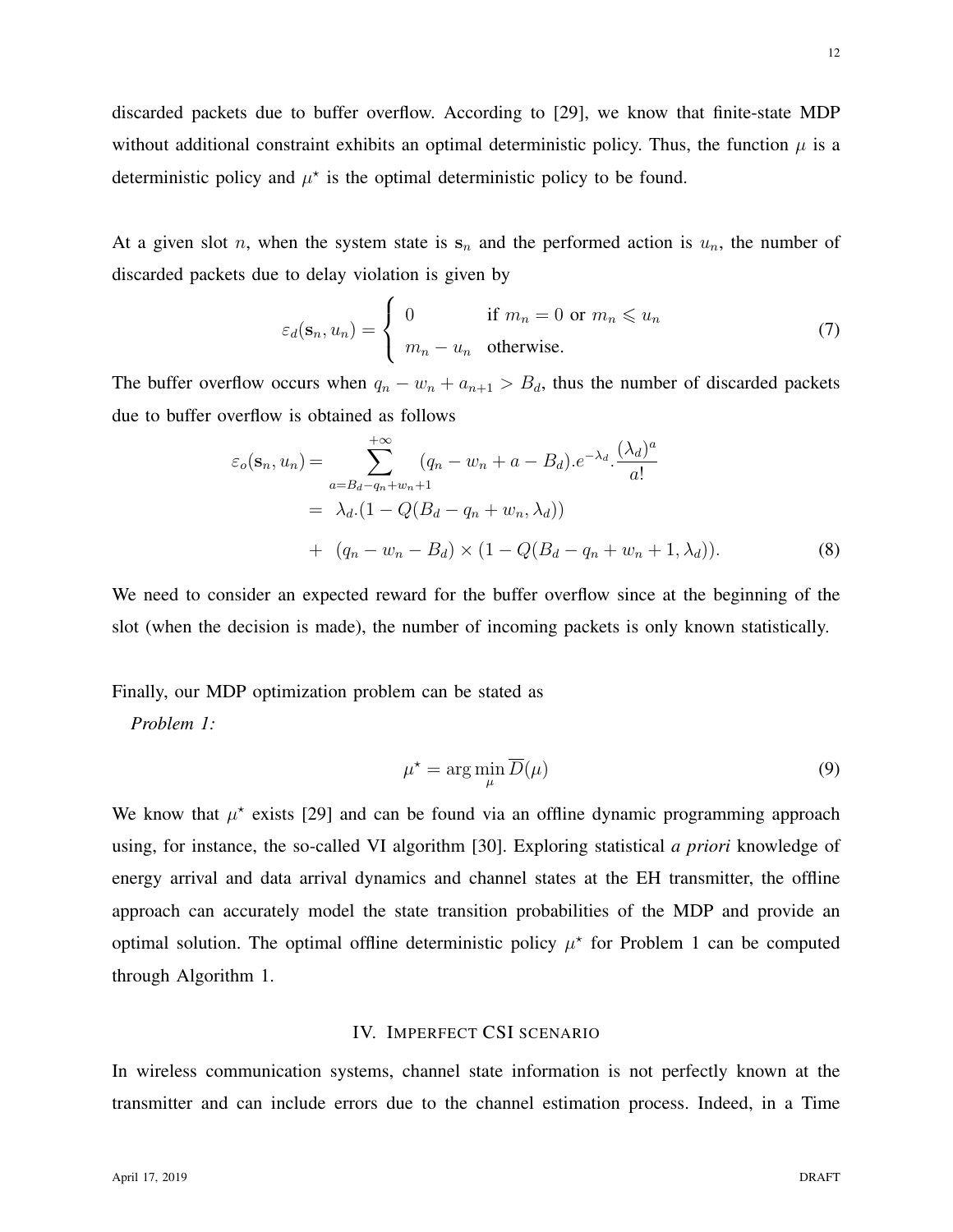#### Algorithm 1 VI algorithm

- 1: Initialization Set  $v^0(s) = 0 \ \forall s \in S$ Fix a tolerance parameter  $\epsilon > 0$ Set  $n = 1$
- 2: For each  $s \in S$  compute

$$
v^{n}(s) = \min_{u \in U} \left[ c(s, u) + \sum_{s' \in S} P(s'|s, u) . V^{n-1}(s') \right]
$$
(10)

$$
V^n(s) = v^n(s) - v^n(s_0)
$$
\n(11)

where  $c(s, u)$  is the instantaneous cost and  $s_0$  is a fixed state chosen arbitrarily.

3: If  $\text{sp}(V^n - V^{n-1}) < \epsilon$ , where  $\text{sp}(V) = \max_{s \in \mathcal{S}} V(s) - \min_{s \in \mathcal{S}} V(s)$ , let  $\pi^{\epsilon}$  be the resulting policy that solves equation (10) and stop; else set  $n = n + 1$  and go to step 2.

Division Duplex (TDD) UL transmission between an EH device and a base station, the CSI can be obtained at the EH device by first estimating the channel at the base station via an UL training process and then feeding back a quantized version of the estimate to the transmitter. We assume that the feedback channel is error-free and instantaneous as soon as the receiver has estimated the channel. Therefore, accounting for the channel estimation phase, the time slot structure is divided into two parts: a duration of  $\tau$  ms to acquire CSI at the mobile device and the remaining  $(T_s - \tau)$  ms to schedule data packets. In particular, the EH device exploits the acquired CSI to send data whenever scheduling decisions are made. In this section, we aim at evaluating the optimal policy  $\mu^*$  obtained with Algorithm 1 when the CSI are imperfect which means that the current states used for computing the output of  $\mu^*$  are not necessary correct.

#### *A. Channel estimation*

At  $\tau$  ms after the beginning of time slot *n*, we consider that the EH mobile device has an estimated discrete channel state  $\hat{x}_n$  as described in Section II-C. This estimated channel can be obtained through a training sequence of  $\eta$  pilot symbols using a total training power  $P_{tr}$  during the period  $\tau$  of the time slot. Then, the required energy to perform this channel estimation is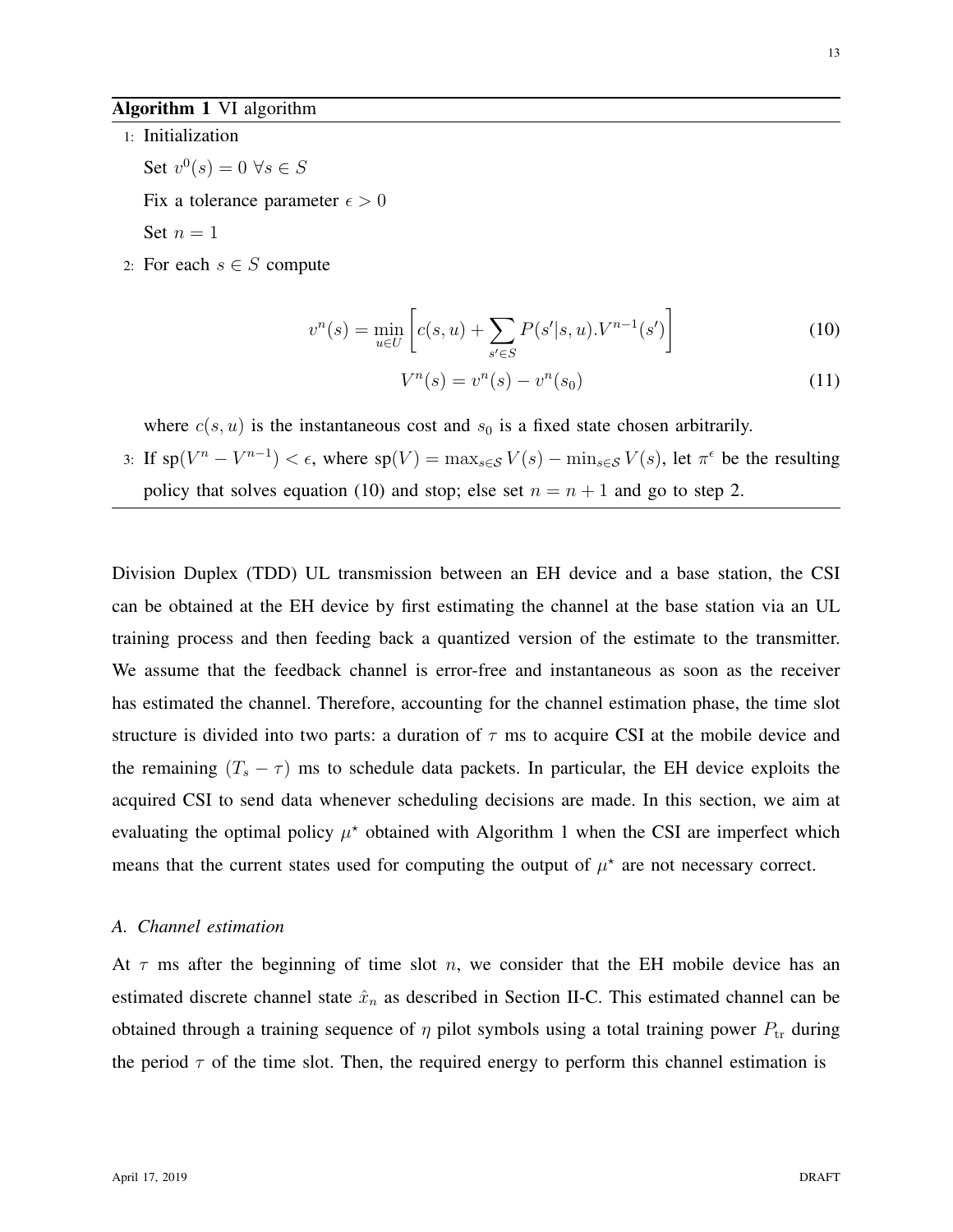$$
E_{ce}(\hat{x}_n) = \left\lceil \frac{P_{\text{tr}}.\tau}{\mathcal{E}_U} \right\rceil \tag{12}
$$

Due to the imperfect channel estimation, we have

$$
\hat{h}_n = h_n + e_{h_n} \tag{13}
$$

where  $e_{h_n}$  is the estimation error independent of  $h_n$  and it is a zero-mean i.i.d. complex-valued Gaussian process with variance  $\sigma_e^2$  per complex dimension. According to [31], this error variance can be expressed in terms of energy per pilot symbol  $E_s$ , the number of pilot symbols used for estimation  $\eta$  and the Gaussian noise variance per complex dimension  $\sigma_w^2$  as

$$
\sigma_e^2 = \mathbb{E}[|\hat{h} - h|^2] = \frac{\sigma_w^2}{\eta E_s} = \frac{N_0}{\tau P_{\text{tr}}}.
$$
\n(14)

Given the channel gain  $g_n$ , the estimated channel gain  $\hat{g}_n = |h_n + e_{h_n}|^2$  is a non central  $\chi^2$ random variable with 2 degrees of freedom in which the Gaussian variables are independent with common variance  $\sigma_e^2/2$  and mean  $g_n = |h_n|^2$ . It has a probability density function (PDF) of the form

$$
P_{\hat{G}|G}(\hat{g}|g) = \frac{1}{\sigma_e^2} e^{-\frac{g+\hat{g}}{\sigma_e^2}} I_0\left(\frac{2}{\sigma_e^2} \sqrt{g}\hat{g}\right)
$$
(15)

where  $I_0$  is the zero-order modified Bessel function of the first kind [32].

#### *B. Error probability and packet loss rate*

In this section, we analyze the impact of channel estimation on the system performance, in particular on the packet loss rate. In fact, channel estimation can affect the number of discarded packets in three ways. Firs of all, the transmission period is reduced which offers less time to transmit the same amount of data. On one hand, if the channel estimate is smaller than the actual channel, less packets can be scheduled at decision instants. Thus, more packets can be queued in the data buffer with higher delays, and may lead to more delay violation and buffer overflow occurrences. On the other hand, if the channel estimate is higher than the actual channel, the scheduled packets are all dropped. This latter condition incurs additional loss rate besides the delay violation and buffer overflow losses given in equations (7) and (8). Therefore, we need to take into account such errors in the total error probability. This extra error probability (called, channel mismatch probability in the rest of the paper) can be expressed as

$$
P_{e,\text{CSI}} = \text{Prob}\left(\hat{x} > x\right) = \sum_{m'|m' > m} \text{Prob}\left(\hat{g} \in I_{m'}, g \in I_m\right) \tag{16}
$$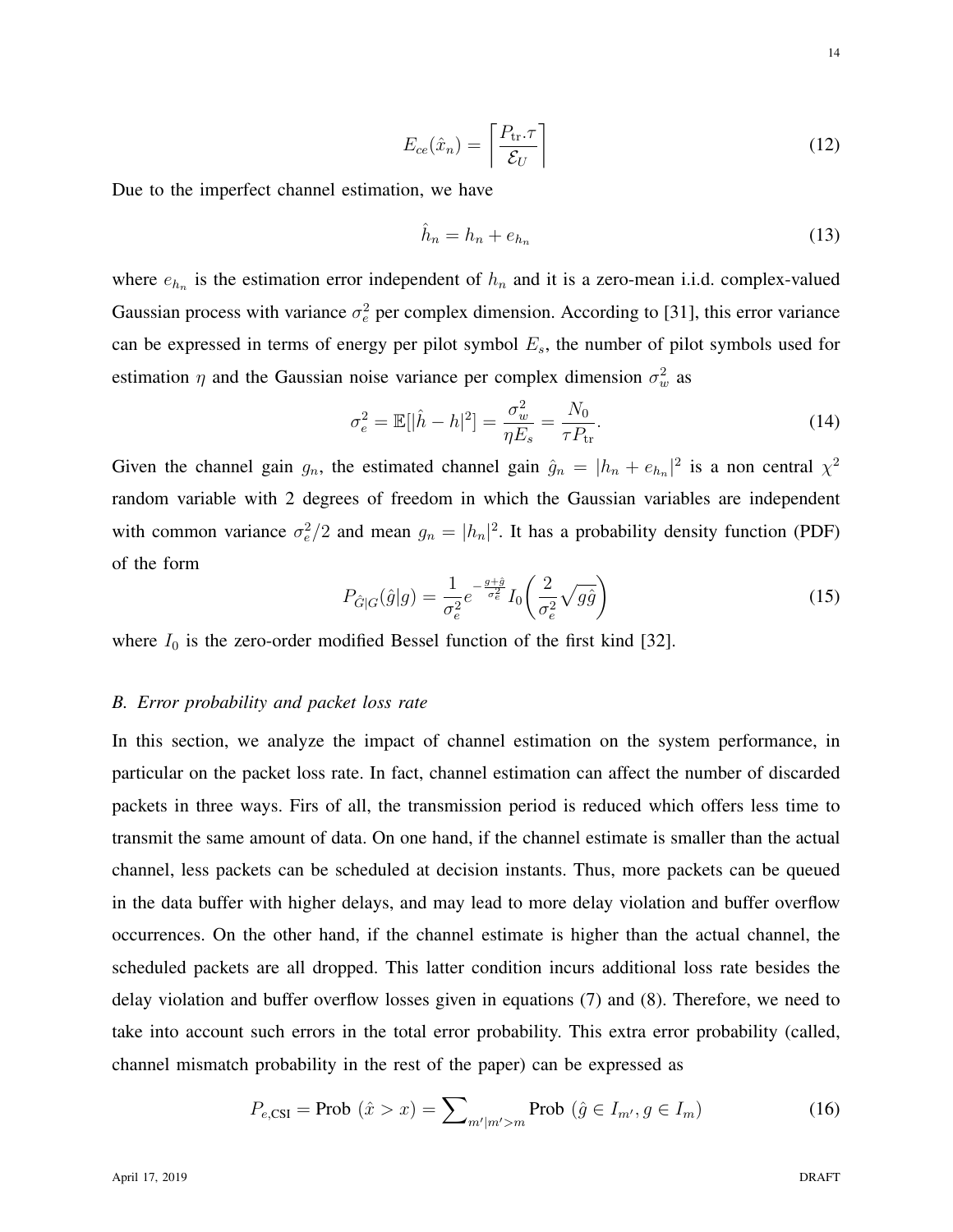where  $I_m = [t_m, t_{m+1}]$  and  $I_{m'} = [t_{m'}, t_{m'+1}], m = 0, ..., M-1, m' > m$  are the quantization regions of the perfect channel state and the estimated channel state, respectively.

Then, using Bayes rule and some derivations, we can compute

$$
\text{Prob}\left(\hat{g}\in I_{m'}, g\in I_m\right) = \int_{\hat{g}\in I_{m'}} \int_{g\in I_m} P(\hat{g}, g) \, d\hat{g} \, dg \tag{17}
$$

$$
=\int_{\hat{g}\in I_{m'}}\int_{g\in I_m}P_{\hat{G}|G}(\hat{g}|g)P_G(g)\,d\hat{g}\,dg\tag{18}
$$

$$
=\int_{g\in I_m}\left(\int_{\hat{g}\in I_{m'}}P_{\hat{G}|G}(\hat{g}|g)\,d\hat{g}\right)P_G(g)\,dg\tag{19}
$$

$$
= \int_{t_m}^{t_{m+1}} \left( \mathcal{Q}_1\left(\frac{\sqrt{2g}}{\sigma_e}, \frac{\sqrt{2t_{m'}}}{\sigma_e} \right) - \mathcal{Q}_1\left(\frac{\sqrt{2g}}{\sigma_e}, \frac{\sqrt{2t_{m'+1}}}{\sigma_e} \right) \right) P_G(g) \, dg \tag{20}
$$

where  $P_{\hat{G}|G}(\hat{g}|g)$  is given in (15),  $\mathcal{Q}_1$  is the Marcum function, and  $P_G(g) = \frac{1}{\sigma_h^2} e^{-\frac{g}{\sigma_h^2}}$  for  $g \ge 0$ and 0 otherwise is the probability density function PDF of the channel gain.

At a given time slot n, when the action  $u_n$  is done by applying the optimal policy  $\mu^*$  (obtained for the perfect channel knowledge case) on the estimated channel state  $\hat{x}_n > x_n$ , the number of discarded packets due to CSI errors is computed as

$$
\varepsilon_e(u_n, P_{e,\text{CSI}}) = u_n \times \mathbb{1}(P_{e,\text{CSI}} \neq 0),\tag{21}
$$

and the cost function of our MDP problem under policy  $\mu^*$  and imperfect CSI is given by

$$
\overline{D'}(\mu^*) = \lim_{N \to +\infty} \frac{1}{N} \mathbb{E}^{\mu^*} \left[ \sum_{n=1}^N \left( \varepsilon_d(\mathbf{s}_n, u_n) + \varepsilon_o(\mathbf{s}_n, u_n) + \varepsilon_e(u_n, P_{e,\text{CSI}}) \right) \right].
$$
 (22)

#### V. NUMERICAL RESULTS

We evaluate numerically the optimal policy obtained by resolving Problem 1. We consider a system as described in Section II with the following characteristics: the slot duration is  $T_s = 1$ ms and the maximum delay is  $K_0 = 3$  (i.e., in absolute time  $K_0T_s = 3$  ms). Energy arrivals follow a Poisson distribution with mean  $\lambda_e$  e.u per slot, where  $\mathcal{E}_U = 100$  nJ. Energy units are stored in a battery of size  $B_e = 4$  e.u. The maximum available power at the transmitter is  $P_{\text{max}} = 0.4$  mW. Data arrivals follow a Poisson distribution with mean  $\lambda_d$  packets, where packets are of equal size  $L = 5000$  bits. Data packets are stored in a buffer of size  $B_d = 6$  packets. Limited by the queue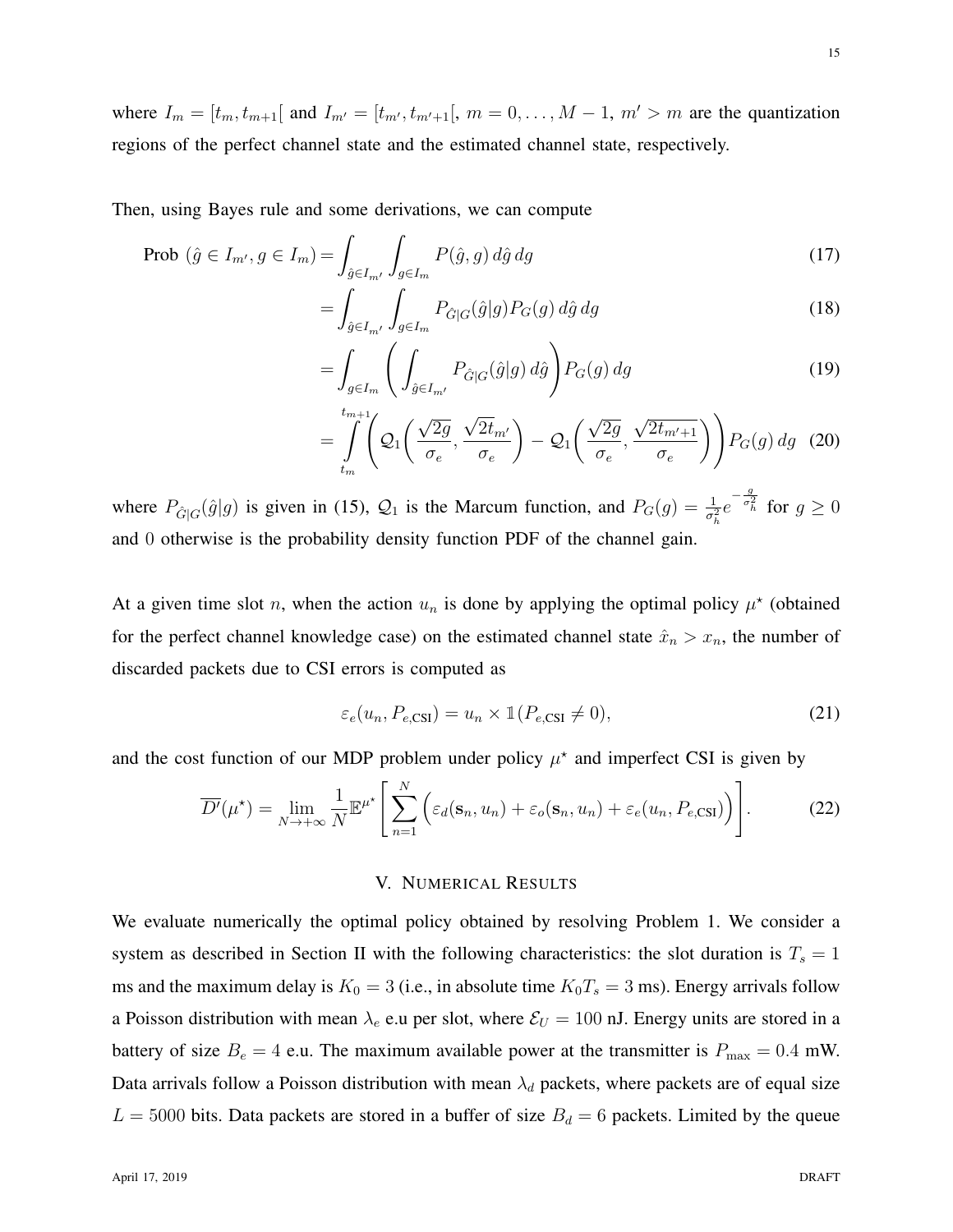size, we fix  $U_0 = 6$  packets per slot. The mean channel is  $\xi = 1$  and the channel states x takes 5 possible values (expressed in dB) from the finite set  $\mathcal{X} = \{-10, -3.98, -0.97, 0.792, 2.04\}.$ These channel values are obtained according to Section II-C. The noise power spectral density is  $N_0 = -87$  dBm/Hz and the allocated bandwidth is  $W = 5$  MHz.

#### *A. Perfect CSI*

In this section, we consider that the transmitter has a perfect knowledge of the channel state without any cost.

In Fig. 2, we plot the average number of discarded packets versus the number of iterations for evaluating the optimal policy obtained by the VI algorithm for various energy arrival rates  $\lambda_e$ where the data arrival rate  $\lambda_d$  is fixed to 1.5. We show that the VI algorithm converges rapidly within a few hundreds iterations for most cases. We can also notice that as  $\lambda_e$  increases, the average number of discarded packets considerably decreases. Indeed, when the available energy from the surrounding environment is larger, the system is able to send more packets, reducing thus the number of discarded packets.



Fig. 2: Convergence analysis for the average number of discarded packets with different energy arrival rates.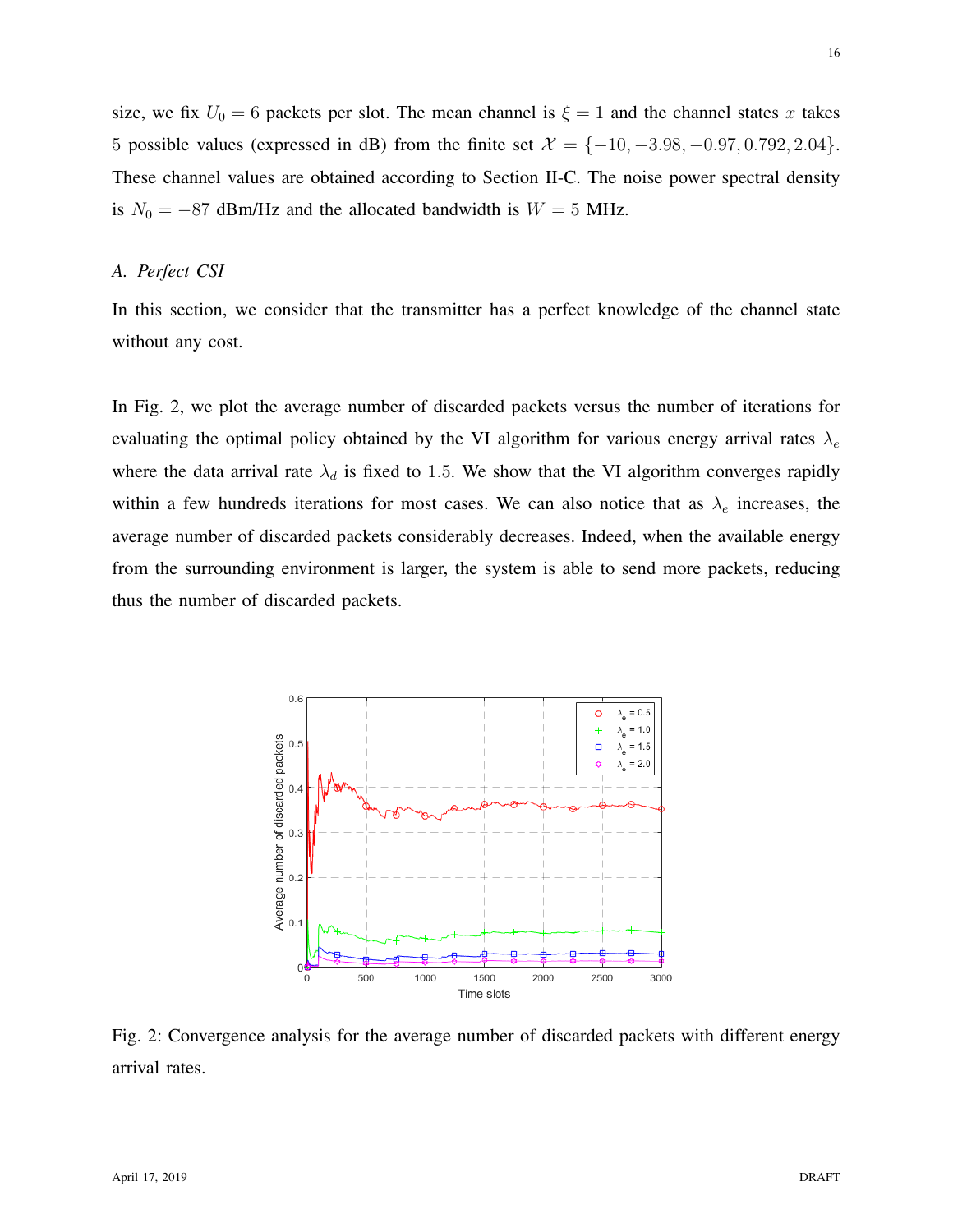In Fig. 3, we display the percentage of discarded packets versus the data arrival rate  $\lambda_d$  for different energy arrival rates for two policies. The first policy is the (deterministic offline) optimal one introduced in this paper and obtained after convergence of the VI algorithm. The second policy is a *naive* one in which we force the transmitter to send the maximum number of packets using the available energy in the battery. As we can observe, the proposed optimal policy provides significantly better performance than the naive one in terms of percentage of discarded packets. In fact, this policy enables us to adapt the transmission rate according to the buffer, battery and channel conditions. In addition, we remark that the number of discarded packets increases when the data arrival rate  $\lambda_d$  increases because the buffer overflow could happen more often. On the one hand, when the energy available to scavenge is low (small  $\lambda_e$ ), an efficient energy management becomes crucial to ensure the sustainability of the system, and the gap between both policies increases. On the other hand, when a large amount of energy is available (large  $\lambda_e$ ), the system can survive even without controlling relevantly the energy consumption which leads to similar performance between the optimal and naive policies.



Fig. 3: Percentage of the discarded packets versus data arrival rate with different energy arrival rates.

Similar to Fig. 3, Fig. 4 compares the percentage of discarded packets of the optimal policy with two other variants of the naive policy. Unlike the naive policy that sends the maximum number

17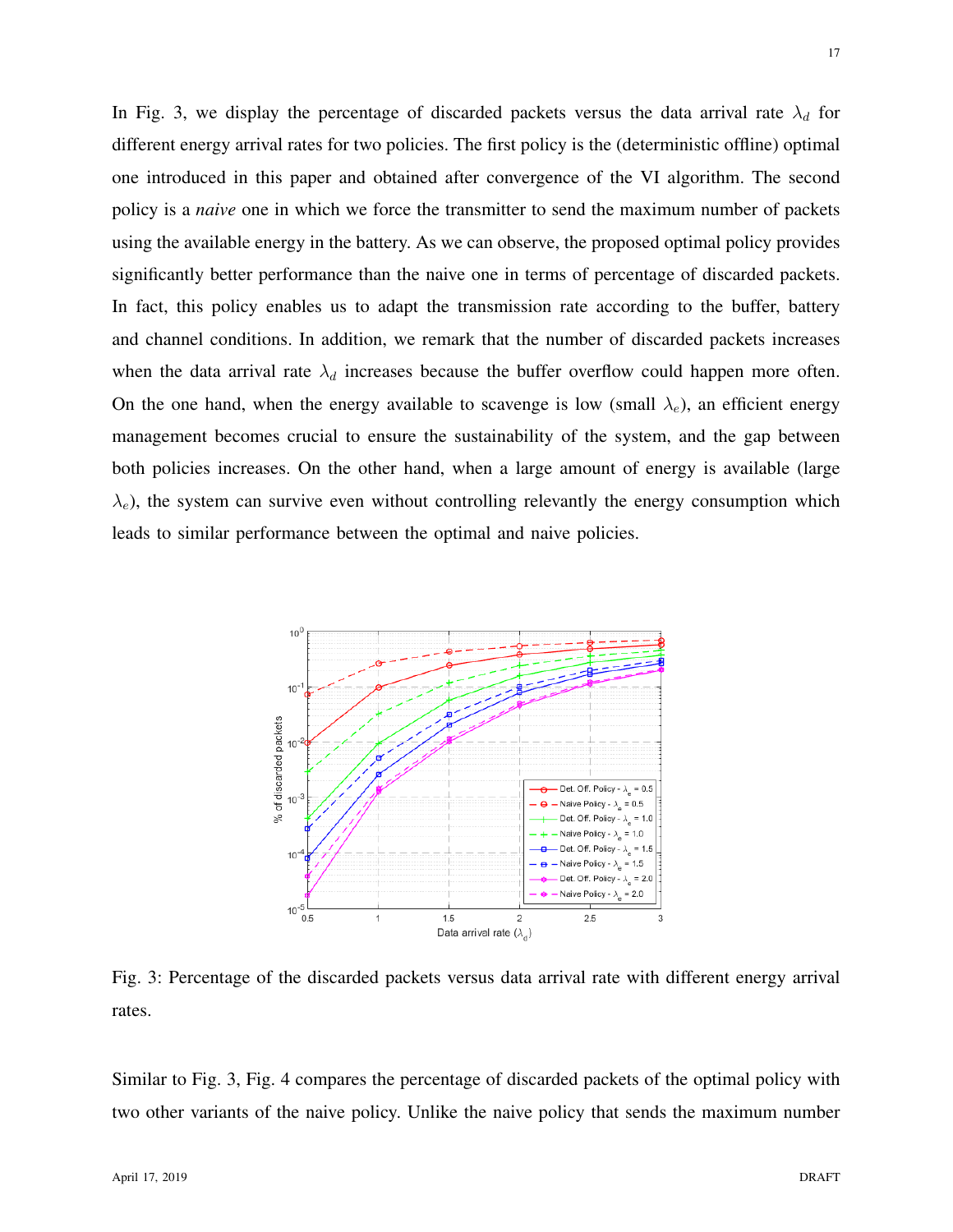of packets using the available energy in the battery, the introduced  $p$ -Naive policy restricts the number of packets sent by the naive one by taking the buffer state into account through an additional parameter  $p$  in that way:

- fixed p: The policy sends only the packet i from the buffer if  $k_i \geq p$
- variable  $p$ : The policy performs a first step similar to the previous case (fixed  $p$ ). If no packet satisfies the condition, p is decreased by 1, and the first step is repeated, until  $p = 0$ .

The naive policy corresponds to a 0-Naive policy. Here, we choose  $p = 2$  for the *p*-naive policy. As we can see, taking only the age of the packets into the buffer without adapting carefully the number of packets by the energy battery level and buffer state leads to decrease the number of sent packets, and therefore the naive policy remains much better.



Fig. 4: Percentage of the discarded packets versus data arrival rate with different energy arrival rates and different naive policies.

In Fig. 5, we show the percentage of discarded packets due to delay violation among all the discarded packets for the optimal policy with different data arrival rates  $\lambda_d$  and energy arrival rates  $\lambda_e$ . As explained before, a packet can be discarded due to either delay violation or buffer overflow. When the data arrival rate increases, the probability to discard a packet due to buffer overflow increases which decreases the contribution of the delay violation in the discarded packets. When the energy arrival rate decreases, the percentage of discarded packets due to the delay violation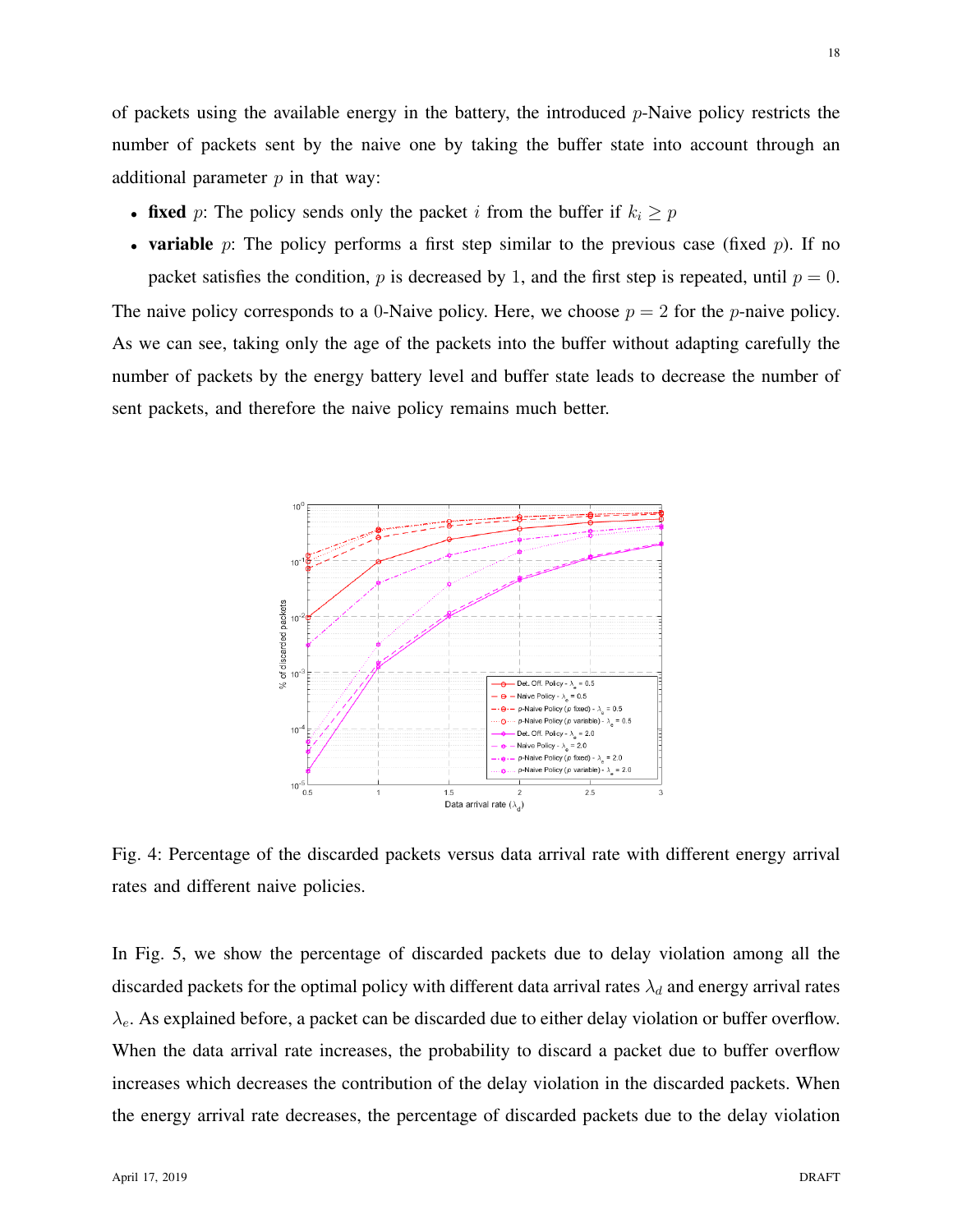19

slightly increases because, in average, a packet remains more often in the buffer since there is no energy enough to transmit it. Hence, it is flushed from the buffer for latency's purpose.



Fig. 5: Percentage of the discarded packets due to delay violation versus data arrival rate and energy arrival rate with the optimal policy.

In Fig. 6, we plot the average consumed energy versus the data arrival rate  $\lambda_d$  with different energy arrival rates  $\lambda_e$ . We observe that the optimal policy consumes less energy than the naive one while sending more packets because it adapts the number of transmitted packets per slot to the channel conditions and the battery state and thus, the transmission is done according to the energy it consumed.

In Fig. 7, we show the average battery state versus the packet arrival rate  $\lambda_d$  with different energy arrival rates  $\lambda_e$ . As the optimal policy offers a lower energy consumption (see Fig. 6), the battery is less used and its energy level is thus higher. This ensures a better sustainable communication with less number of discarded packets.

In Fig. 8, 9 and 10, we compare the performance of our optimal policy to the optimal policy obtained by forcing the average (instead of the strict) delay to be less than a pre-defined threshold. Both policies are applied assuming buffer overflow and delay violation as the way to drop the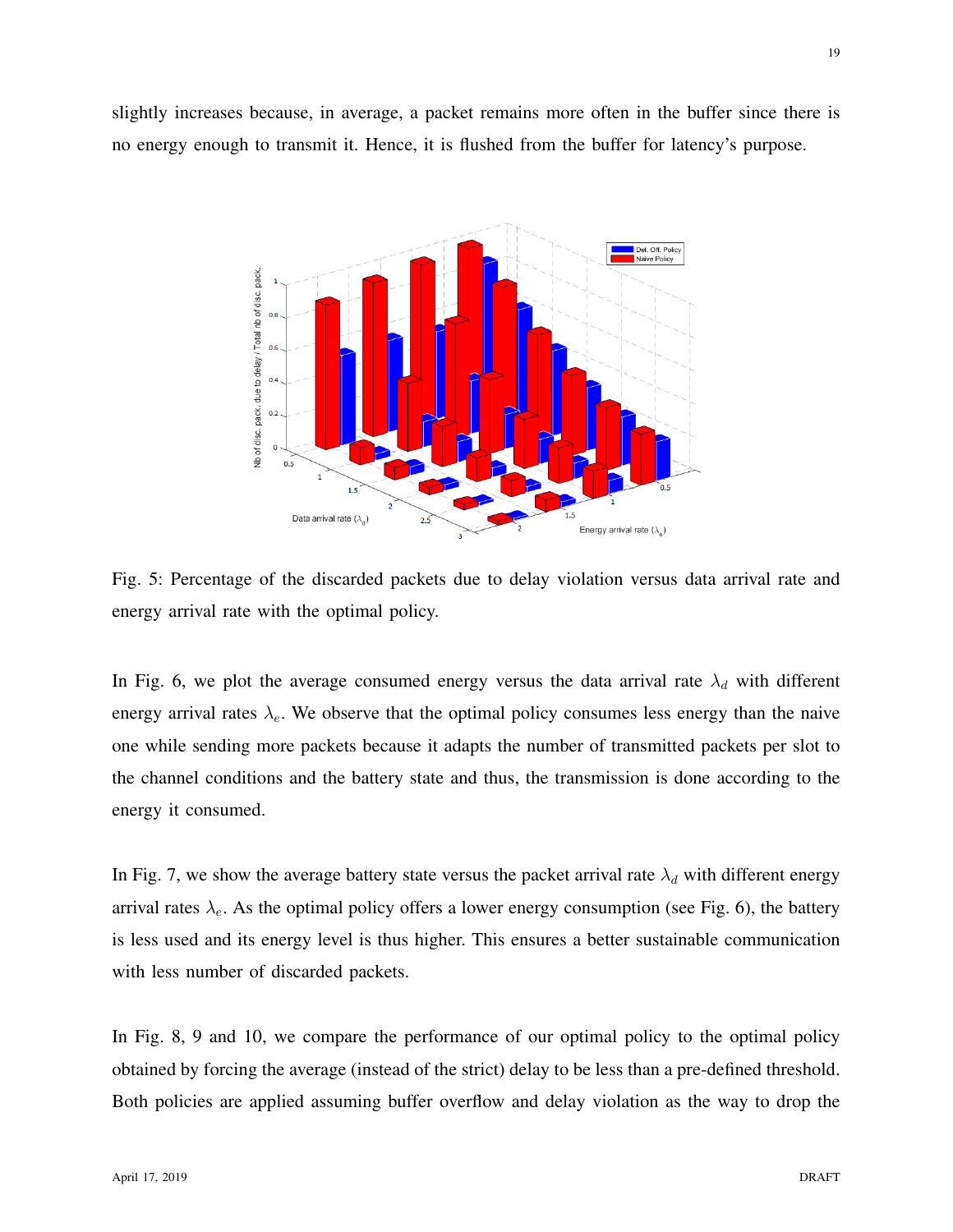

Fig. 6: Average consumed energy versus data arrival rate with different energy arrival rates.



Fig. 7: Average battery state versus data arrival rate with different energy arrival rates.

packets, but the second policy is optimized just in order to minimize the buffer overflow and keep an average delay small enough. Therefore, this policy is obtained as follows: according to the Little's law, we propose to convert the average delay constraint  $D_{ct}$  into an average queue length constraint  $Q_{ct}$  since  $Q_{ct} = \lambda_d \cdot D_{ct}$  where  $\lambda_d$  is the data arrival rate. The policy ensuring a bounded average delay can be found by solving the following Constrained Markov Decision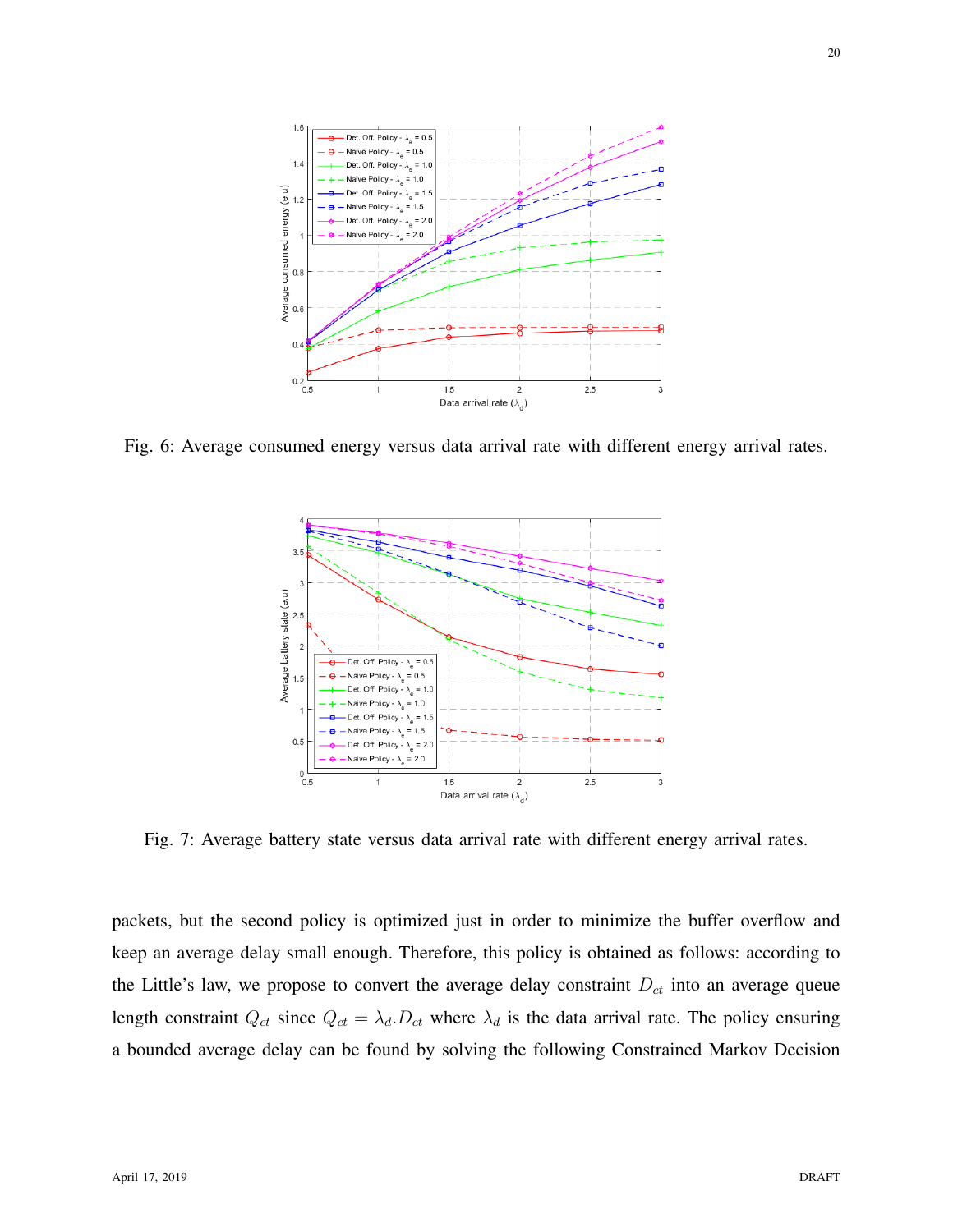Problem (CMDP):

$$
\tilde{\mu}_{Q_{ct}} = \arg \min_{\mu} \qquad \lim_{N \to +\infty} \frac{1}{N} \mathbb{E}^{\mu} \left[ \sum_{n=1}^{N} \varepsilon_o(\mathbf{s}_n, u_n) \right]
$$
\n(23)

$$
\text{s.t.} \qquad \lim_{N \to +\infty} \frac{1}{N} \mathbb{E}^{\mu} \left[ \sum_{n=1}^{N} q_n \right] \leq Q_{ct} \tag{24}
$$

where  $q_n$  is the queue length. Notice that we do not consider the delay violation for this optimization since the strict delay is not taken into account in this policy as we just force the average delay to be less than a threshold. So the policy  $\tilde{\mu}_{Qct}$  is done to handle properly the average delay and not the strict delay.

Our optimal policy adapted to strict delay has been computed with  $K_0 = 3$ . In order to compare both policies in the strict delay constraint set up (it means that the packet is dropped if the delay is strictly larger than  $K_0$  even if we apply the policy  $\tilde{\mu}_{Qct}$ , we need to choose properly  $D_{ct}$ . It makes sense to force  $D_{ct} \leq 3$  in order to have a small amount of dropped packets due to delay violation. As  $D_{ct} = 2$  or  $D_{ct} = 3$  have led to similar performance, we have fixed  $D_{ct} = 3$ . As we can see, our policy outperforms the policy considering only the average delay in terms of percentage of discarded packets, consumed energy (in most cases), and battery levels (in most cases). So, it was worth to do the effort to optimize the policy by taking into account the strict delay into the state model rather than just using the optimal policy adapted to the average delay with a well-tuned threshold.

We now consider that the EH process is time-correlated. In order to cast this assumption into an MDP framework, we need to add EH process e to the state of the system, i.e.,  $s = (k, b, e, x)$ instead of  $(k, b, x)$  as done previously. Then, a new optimal policy taking into account the EH correlation is re-computed by using the same tool, i.e., the VI algorithm. Here, we assume that the transition probability of the Markov Chain satisfies the following equation

$$
p(\mathbf{s}'|\mathbf{s}, u) = p(\mathbf{k}'|\mathbf{k}, b, u).p(b', e'|b, e, x, u).p(x'),\tag{25}
$$

where  $p(b', e'|b, e, x, u)$  is obtained according to the following rules:

- 1: if  $E > b$  then
	- $p(b', e'|b, e, x, u) = 0$
- 2: else if  $b' < b E$  then  $p(b', e'|b, e, x, u) = 0$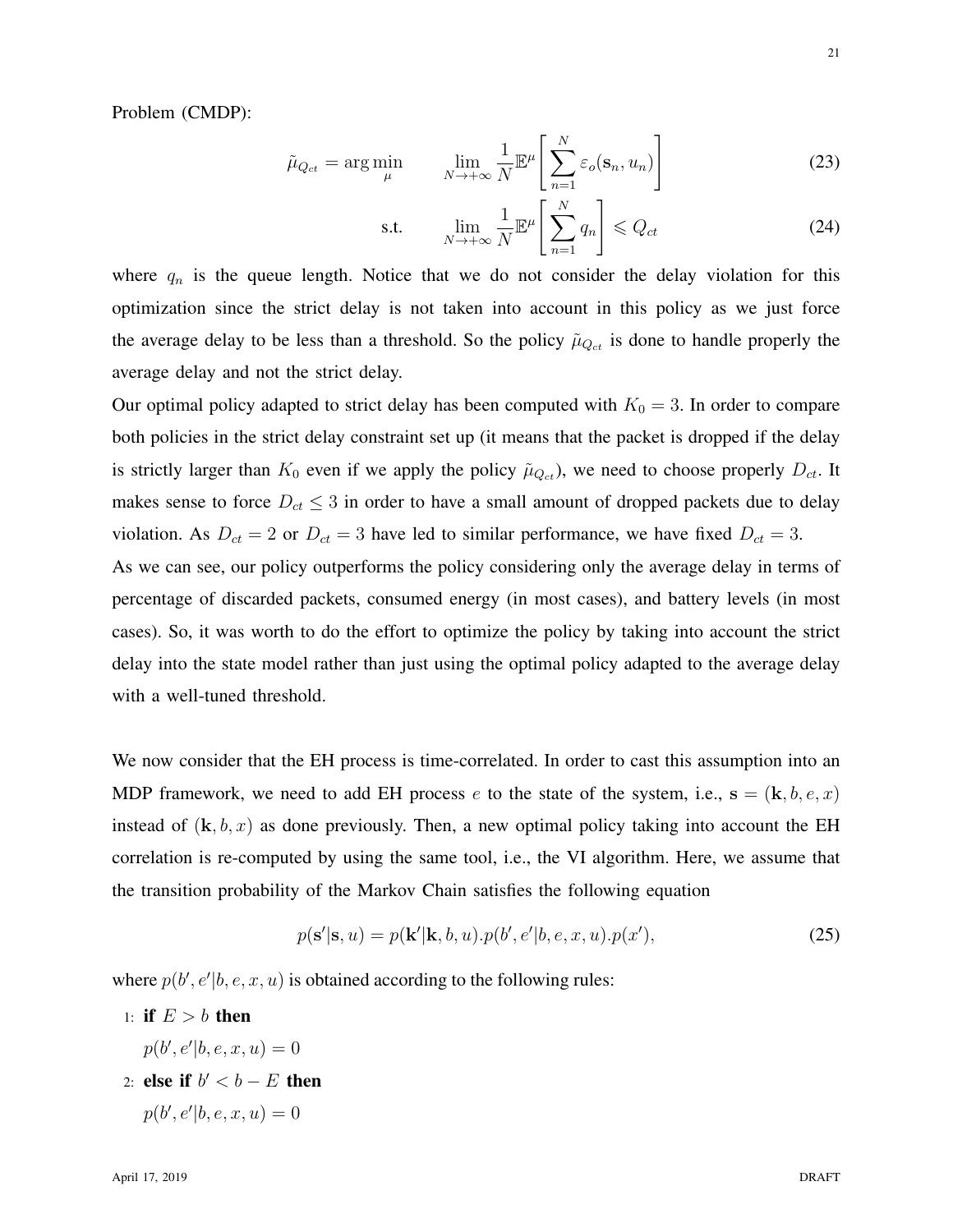

Fig. 8: Percentage of the discarded packets versus data arrival rate with different energy arrival rates between strict and average delay policies( $\mu^*$  and  $\tilde{\mu}_3$ , respectively).



Fig. 9: Average consumed energy versus data arrival rate with different energy arrival rates between strict and average delay policies ( $\mu^*$  and  $\tilde{\mu}_3$  respectively).

- 3: else if  $b' = min(B_e, b E + e)$  then  $p(b', e'|b, e, x, u) = p(e'|e)$
- 4: else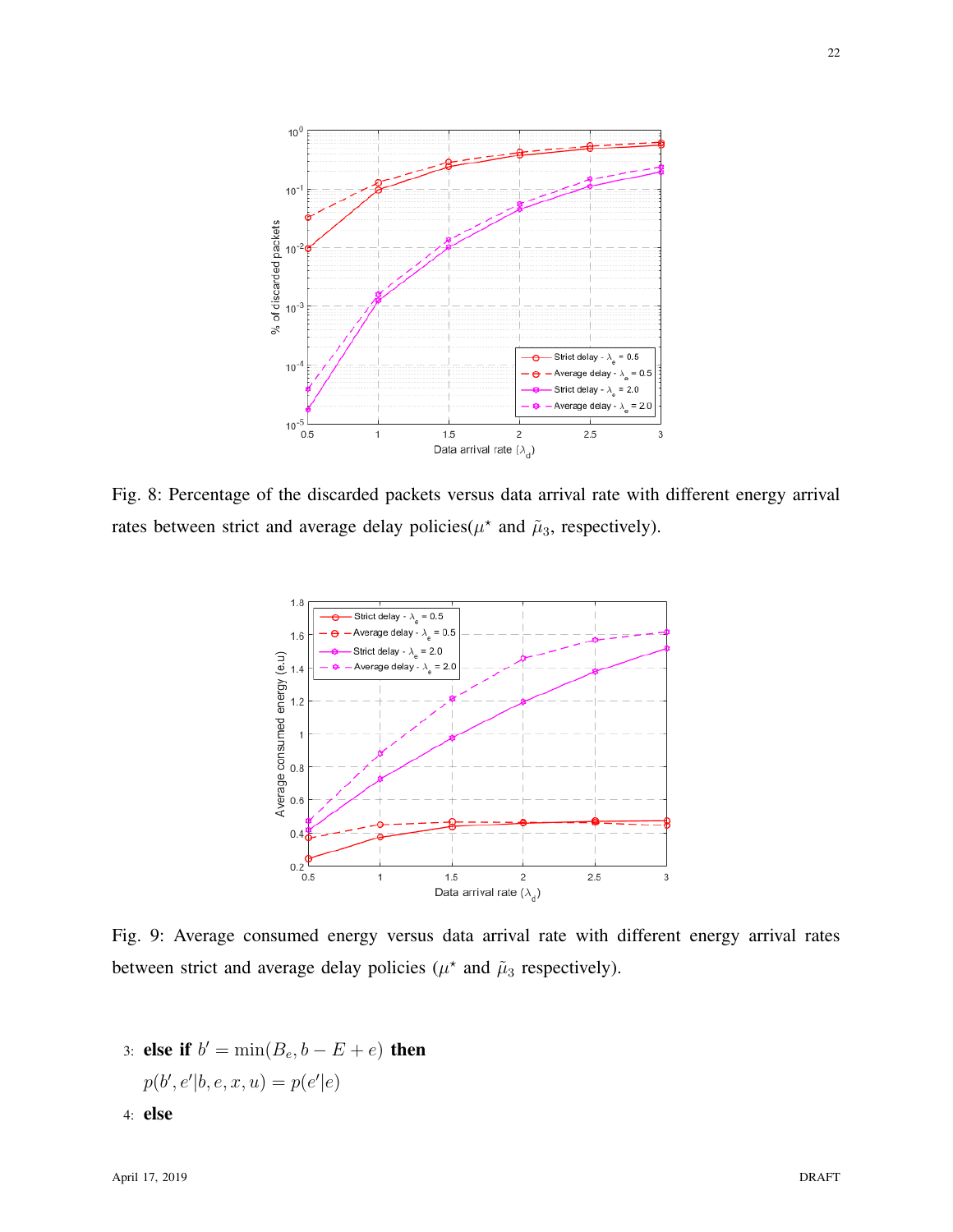

Fig. 10: Average battery state versus data arrival rate with different energy arrival rates between strict and average delay policies ( $\mu^*$  and  $\tilde{\mu}_3$  respectively).

$$
p(b', e'|b, e, x, u) = 0.
$$

In addition, the transition probability from a energy arrival state  $j$  at time slot  $n$  to another energy arrival state i at time slot  $n + 1$  is given by

$$
p(e_{n+1} = i | e_n = j) = \frac{(1 - \rho_e)^{|i - j|}}{\sum_{k=0}^{|\mathcal{H}_e| - 1} (1 - \rho_e)^{|k - j|}}
$$
(26)

where  $\rho_e$  is the so-called correlation factor and  $\mathcal{H}_e$  is the set of potential energy units harvested during one slot.

In Fig. 11, we compare the performance of the optimal policy (adapted to time-correlated EH process) with the naive policy. We set  $\mathcal{H}_e = \{0, 1, 2\}$  e.u. per slot. The proposed optimal policy is still better than the naive policy. The performance of the system decreases when  $\rho_e$  increases because the system will be trapped in the state  $e = 0$  for a longer period of time, leading to more discarded packets.

#### *B. Imperfect CSI*

In this section, our goal is to evaluate the proposed optimal policy when the transmitter relies on an estimated version of the channel state. The estimation phase duration is equal to  $\tau = 10$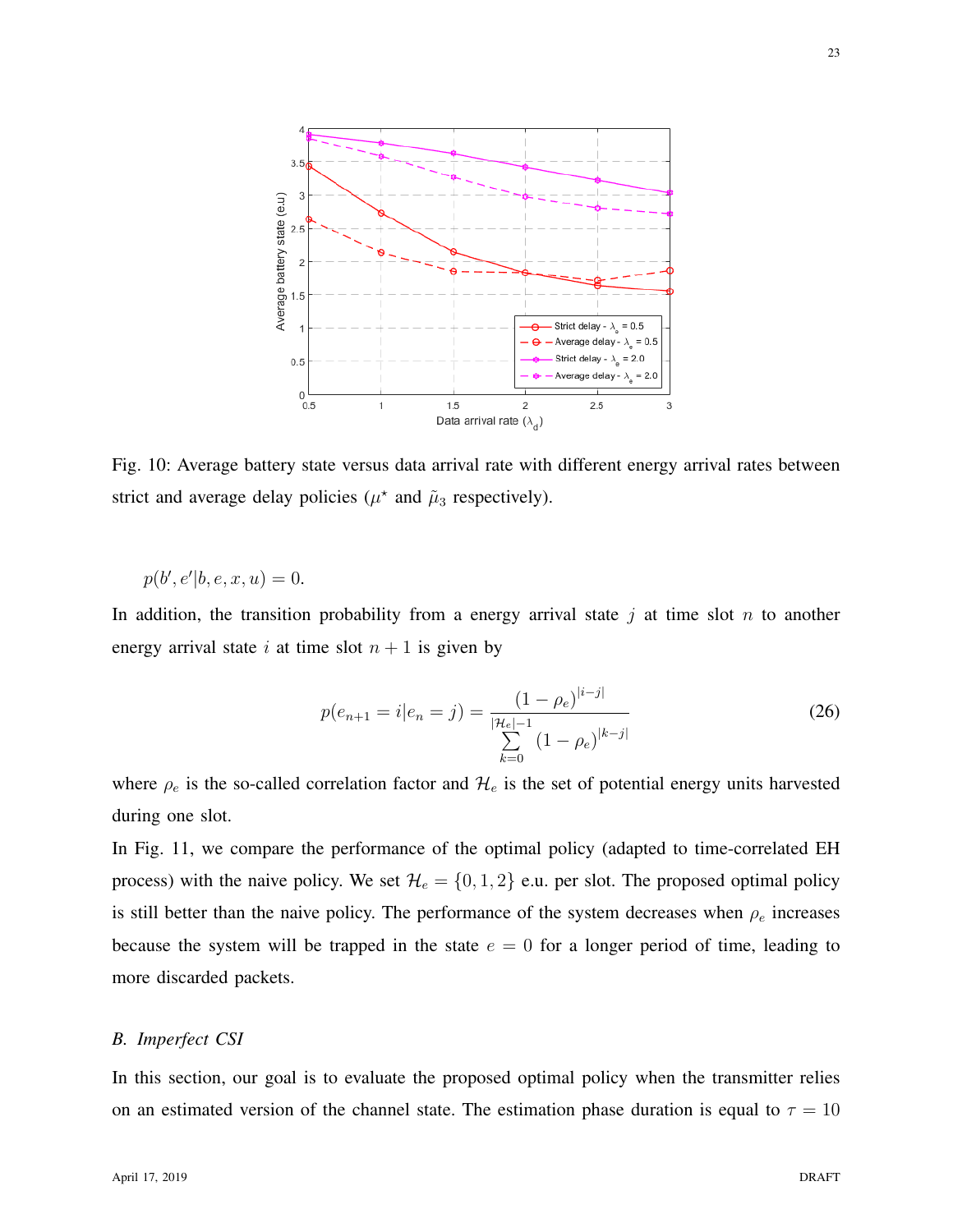

Fig. 11: Percentage of the discarded packets versus data arrival rate with different correlated energy arrival rates between strict and naive policies.

 $\mu$ s (1% of T<sub>s</sub>), and a power of  $P_{tr} = 4$  mW is used. The corresponding energy consumption for the estimation phase is thus  $E = 40$  nJ which can be neglected to the energy unit, and therefore we assume  $E_{ce} = 0$  e.u..

In Fig. 12, we compare the percentage of discarded packets between perfect and imperfect CSI scenarios. For low data arrival rate  $\lambda_d$ , the gap between both scenarios is large. Indeed, in our set up, the smallest channel mismatch probability is between  $10^{-3}$  and  $10^{-2}$  which implies that the percentage of discarded packets is necessary worse since as soon as the channel is overestimated, the packets are dropped. However, when the data arrival rate increases, the buffer overflow can happen more often and the channel mismatch probability has less impact, which lead both scenarios to behave similarly.

In Fig. 13, we compare the optimal and naive policies under perfect and imperfect CSI scenarios. For small energy arrival rate  $\lambda_e$ , the optimal policy under imperfect CSI is better than the naive policy with perfect CSI, because the latter sends packets without any adaptation to the energy and data arrivals, so energy shortage can happen more often and the number of discarded packets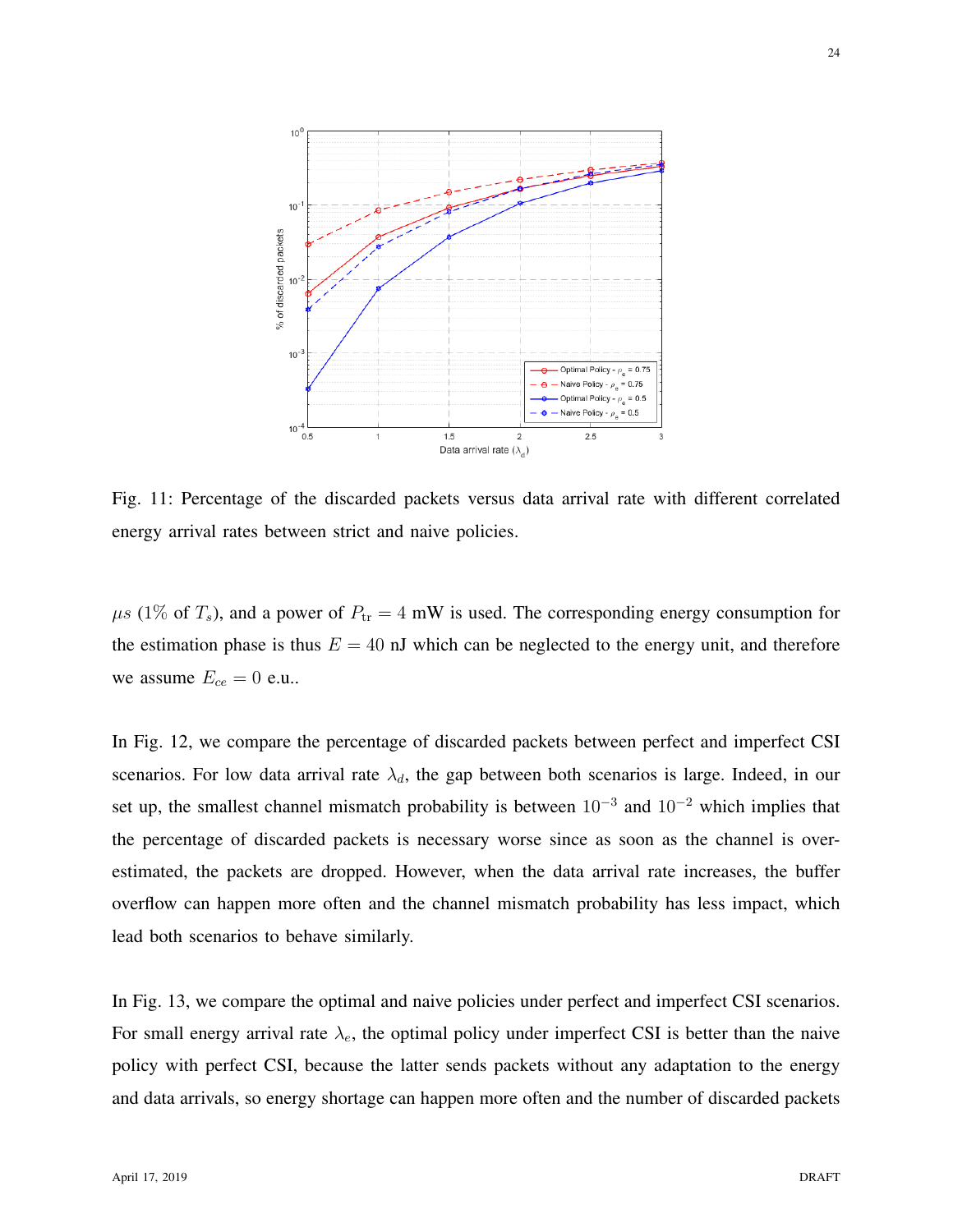

Fig. 12: Percentage of the discarded packets versus data arrival rate with different energy arrival rates between perfect and imperfect CSI scenarios.

increases. For high energy arrival rate, imperfect CSI has stronger impact since the energy has to be controlled in a smarter way and knowing the channel accurately is more required.



Fig. 13: Percentage of the discarded packets versus data arrival rate with different energy arrival rates for different policies and between perfect and imperfect CSI scenarios.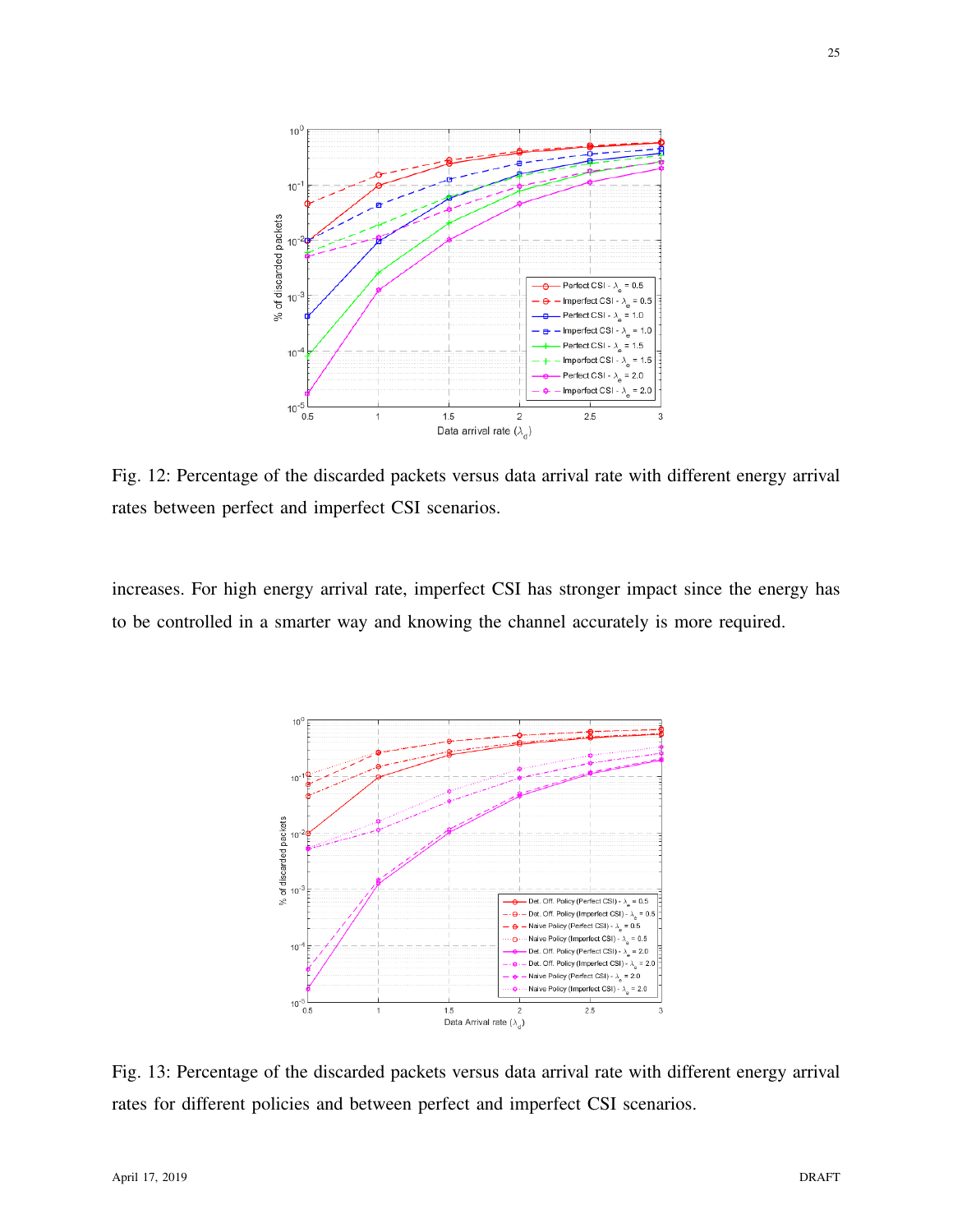In Fig. 14, we compare the percentage of discarded packets for different estimation times  $\tau$ (expressed in  $\%$  of  $T_s$ ). For low data arrival rate  $\lambda_d$ , increasing the estimation time leads to a better channel estimation, which slightly reduces the number of discarded packets since the impact of estimation error is high in this configuration (see Fig. 12). Nevertheless, after a certain threshold, for instance  $\tau \approx 5\%$ , the number of discarded packets will increase because the remaining communication time of the slot is smaller. This leads to decrease the number of sent packets and so to increase the number of packets into the buffer, exhibiting thus more delay violation and buffer overflow. For high data arrival rate, we know that the estimation accuracy is not required (see Fig. 12). Therefore, increasing the estimation time directly decreases the performance since the system has less time for data packets transmission.



Fig. 14: Percentage of the discarded packets versus the estimation time  $\tau$  (expressed in  $\%$  of  $T<sub>s</sub>$ ) with different data and energy arrival rates.

In Fig. 15, we display the nature of discarded packets in percentage due to delay violation, buffer overflow and channel mismatch with different data and energy arrival rates. The number of discarded packets due to channel mismatch is significant for low data arrival rate because the delay violation or the buffer overflow can happen less often. However, for high data arrival rate, the number of packets discarded due to channel mismatch is negligible and the policy behaves approximately in the same way for perfect and imperfect CSI. Nevertheless, the imperfect CSI degrades the whole system (on the delay violation and buffer overflow) since a part of the time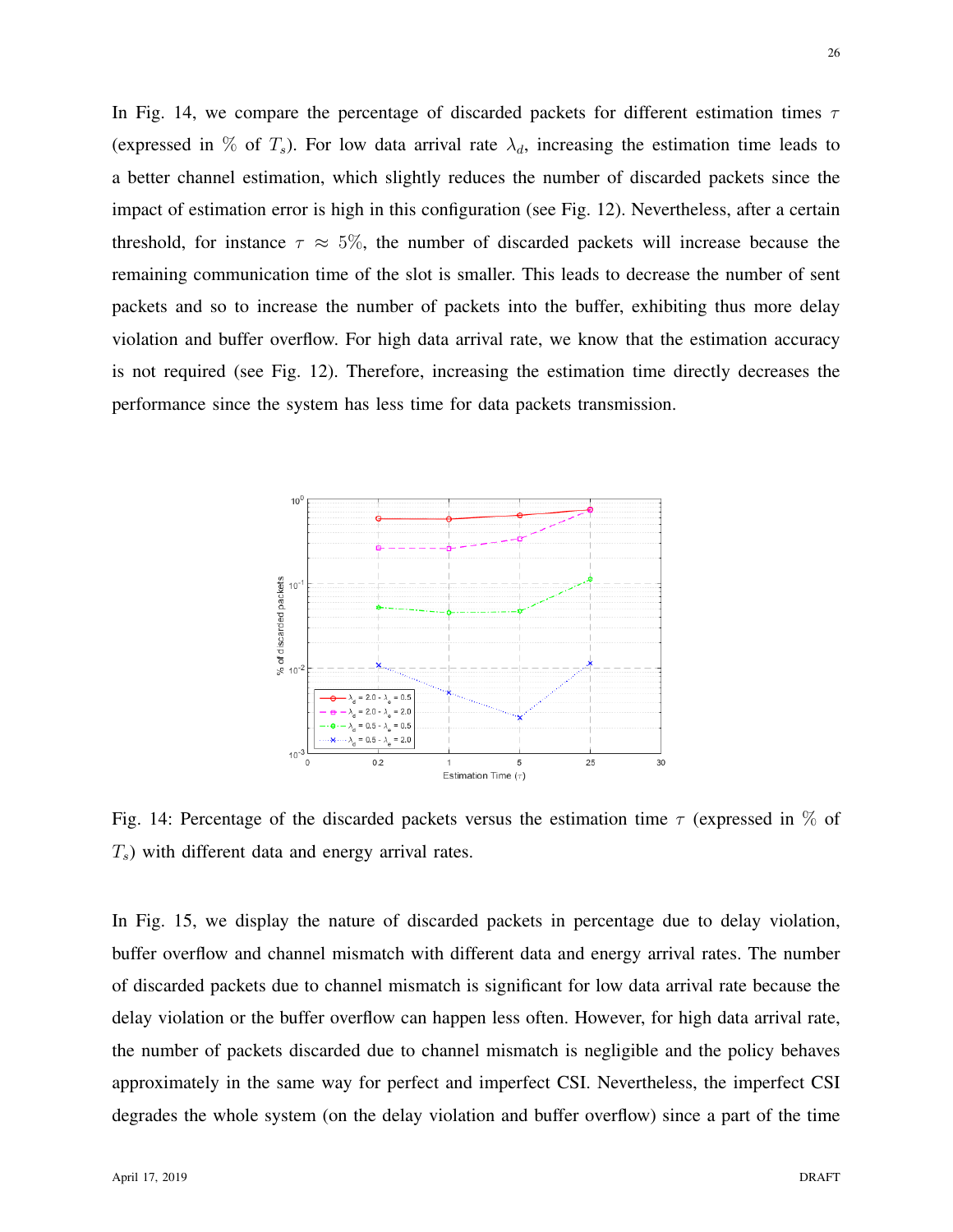slot is now devoted to perform the estimation rather than the transmission.



Fig. 15: Percentage of the discarded packets due to delay violation, buffer overflow, and channel mismatch with different data and energy arrival rates.

Under imperfect CSI assumption, it is usual to allow packet re-transmission through an Hybrid Automatic Repeat ReQuest (HARQ) protocol instead of trashing the packet once sent [33]. But adapting our work to HARQ requires a huge modification of the MDP framework. Here, we just run our policy (the optimal one described in Section III) when ARQ and Chase Combining HARQ (CC-HARQ) protocols are carried out. The only modification is to keep the packet into the buffer by the end of the ARQ process instead of wasting it. So there is a trade-off between the higher probability for each packet to be correctly decoded at the receiver, the higher duration for the packet to stay in the buffer while waiting for the feedback, the higher energy consumed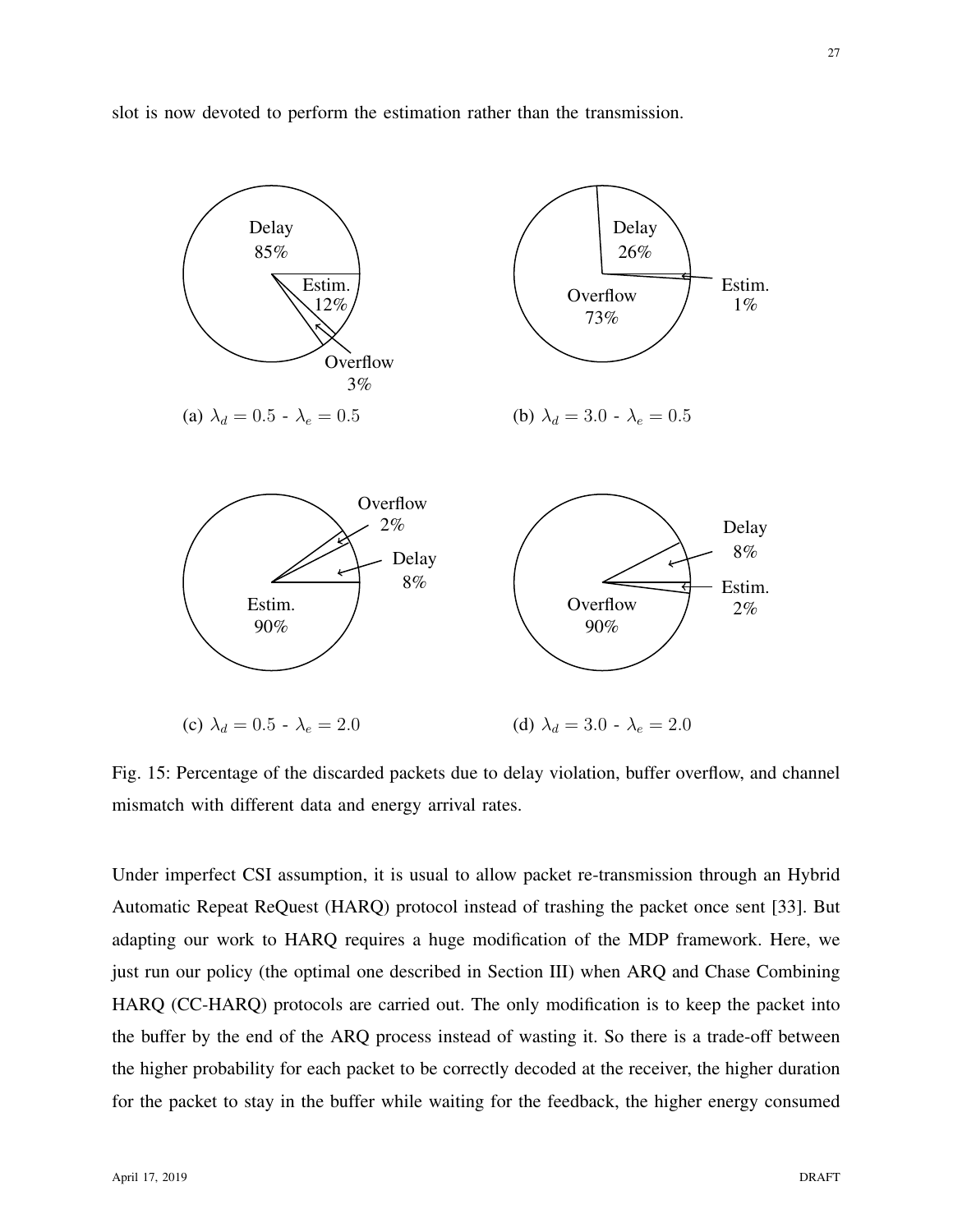for re-transmitting the packet. In Fig. 16, ARQ and CC-HARQ are implemented with at most two transmissions (one re-transmission is allowed only). When  $\lambda_e$  is low, using ARQ and CC-HARQ is not efficient because re-transmitting the same packet twice consumes energy while it is not available in large quantities. However, when  $\lambda_e$  is large, these two protocols significantly improve the performance by reducing the number of discarded packets due to imperfect CSI.



Fig. 16: Percentage of the discarded packets versus data arrival rate with different energy arrival rates between perfect and imperfect CSI scenarios.

#### VI. CONCLUSION

We have addressed resource scheduling problem under energy harvesting capabilities with strict delay constraint and perfect CSI. More precisely, we have solved the packet loss optimization problem using MDP framework and dynamic programming techniques. The optimal policy adapted the number of transmitted packets according to the channel conditions, the available energy in the battery, and the battery level such that the number of discarded packets is minimized. We have compared our proposed strict delay based policy with different variants of a naive policy and the state-of-the-art policy relying only on the average delay, showing significant savings in packet loss and energy consumption. Finally, we have evaluated the impact of imperfect CSI without and with ARQ protocols on the optimal policy in terms of additional packet loss due to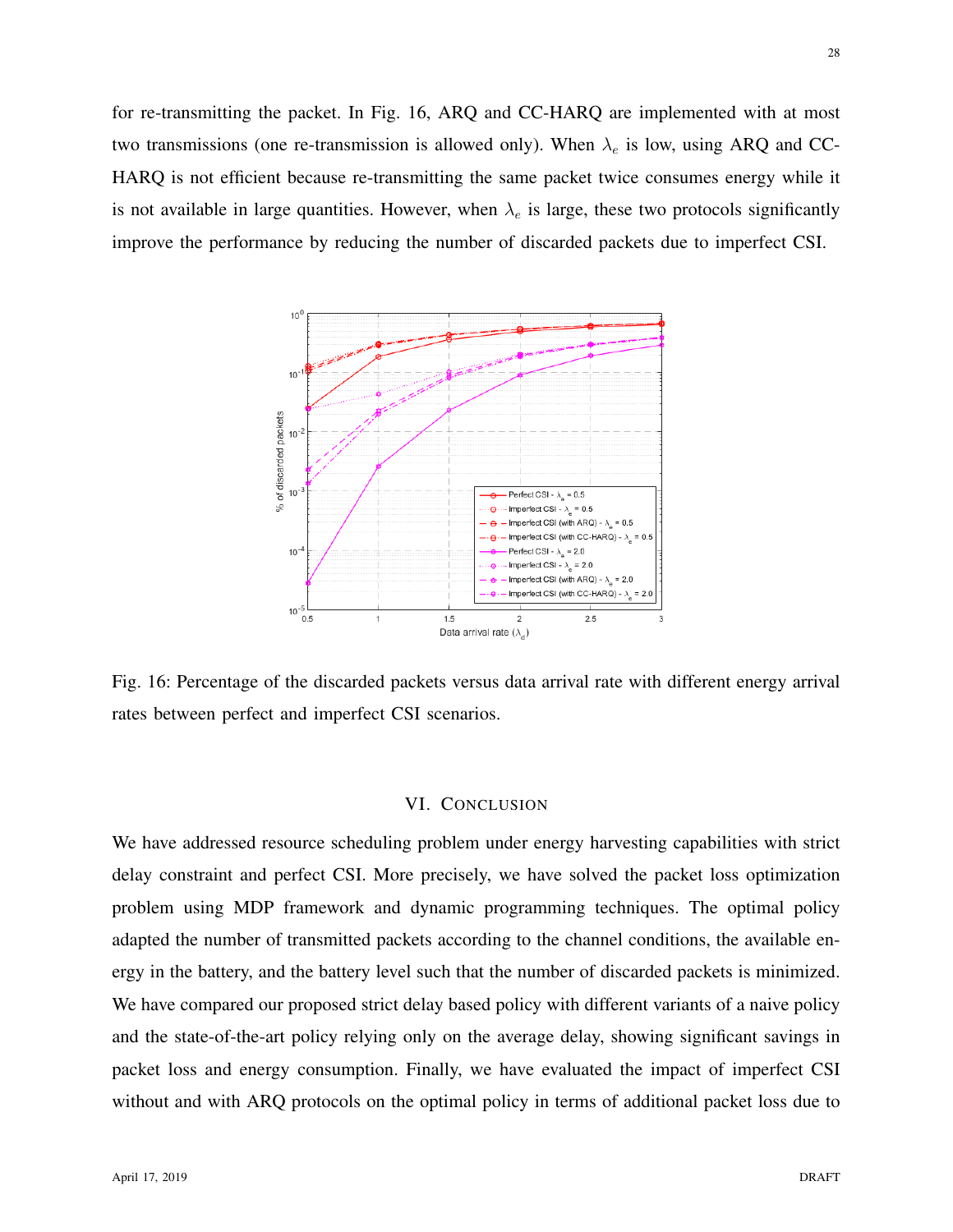the channel estimation time and errors. As perspectives, we aim i) to use Deep Reinforcement Learning (DRL) techniques to deal with the curse of dimensionality, ii) to include offloading capabilities, where the system can choose to execute packets locally, offload it to nearby servers or base stations having more resources according to the buffer, available energy, and channel conditions under unknown CSI.

#### **REFERENCES**

- [1] I. Fawaz, M. Sarkiss and P. Ciblat, "Optimal Resource Scheduling for Energy Harvesting Communications under Strict Delay Constraint," IEEE International Conference on Communications (ICC), May 2018.
- [2] O. Ozel, K. Tutuncuoglu, J. Yang, S. Ulukus and A. Yener, "Transmission with Energy Harvesting Nodes in Fading Wireless Channels: Optimal Policies," IEEE Journal on Selected Areas in Communications, vol. 29, no. 8, pp. 1732- 1743, September 2011.
- [3] B. Varan and A. Yener, "Energy Harvesting Communications with Energy and Data Storage Limitations," IEEE Global Communications Conference (GLOBECOM), December 2014.
- [4] D. Gunduz, K. Stamatiou, N. Michelusi and M. Zorzi, "Designing Intelligent Energy Harvesting Communication Systems," IEEE Communications Magazine, vol. 52, no. 1, pp. 210-216, January 2014.
- [5] W. Wu, J. Wang, X. Wang, F. Shan and J. Luo, "Online Throughput Maximization for Energy Harvesting Communication Systems with Battery Overflow," IEEE Transactions on Mobile Computing, vol. 16, no. 1, pp. 185-197, January 2017.
- [6] B. T. Bacinoglu, E. U. Biyikoglu and C. E. Koksal, "Finite-Horizon Energy Efficient Scheduling with Energy Harvesting Transmitters over Fading Channels," IEEE Transactions on Wireless Communications, vol. 16, no. 9, pp. 6105-6118, September 2017.
- [7] A. O. Isikman, M. Yuksel and D. Gunduz, " A Low Complexity Policy for Outage Probability Minimization with EH Transmitter," IEEE Communications Letters, vol. 21, no. 4, pp. 917-920, April 2017.
- [8] J. Liu, H. Dai and W. Chen, "Delay Optimal Scheduling for Energy Harvesting based Communications," IEEE Journal on Selected Areas in Communications, vol. 33, no. 3, pp. 452-466, March 2015.
- [9] R. A. Raghuvir and D. Rajan, "Delay Bounded Rate and Power Control in Energy Harvesting Wireless Networks," IEEE Wireless Communications and Networking Conference (WCNC), April 2011.
- [10] L. Lei, Y. Kuang, X. Shen, K. Yang, J. Qiao and Z. Zhong, "Optimal Reliability in Energy Harvesting Industrial Wireless Sensor Networks," IEEE Transactions on Wireless Communications, vol. 15, no. 8, pp. 5399-5413, August 2016.
- [11] I. Ahmed, K. T. Phan and T. L. Ngoc, "Optimal Stochastic Power Control for Energy Harvesting Systems with Statistical Delay Constraint," IEEE Journal on Selected Areas in Communications, vol. 34, no. 12, pp. 3512-3527, December 2016.
- [12] S. Ulukus, A. Yener, E. Erkip, O. Simeone, M. Zorzi, P. Grover and K. Huang, "Energy Harvesting Wireless Communications: A Review of Recent Advances," IEEE Journal on Selected Areas in Communications, vol. 33, no. 3, pp. 360-381, March 2015.
- [13] M. L. Ku, W. Li, Y. Chen and K. J. R. Liu, "Advances in Energy Harvesting Communications: Past, Present, and Future Challenges," IEEE Communications Surveys & Tutorials, vol. 18, no. 2, pp. 1384-1412, February 2016.
- [14] I. Fawaz, P. Ciblat and M. Sarkiss, " Energy Minimization based Resource Scheduling for Strict Delay Constrained Wireless Communications," IEEE Global Conference on Signal and Information Processing (GlobalSIP), December 2017.
- [15] Y. Polyanskiy, H. V. Poor and S. Verdú, "Channel coding rate in the finite blocklength regime," IEEE Transactions on Information Theory, vol. 56, no. 5, pp. 2307-2359, May 2010.